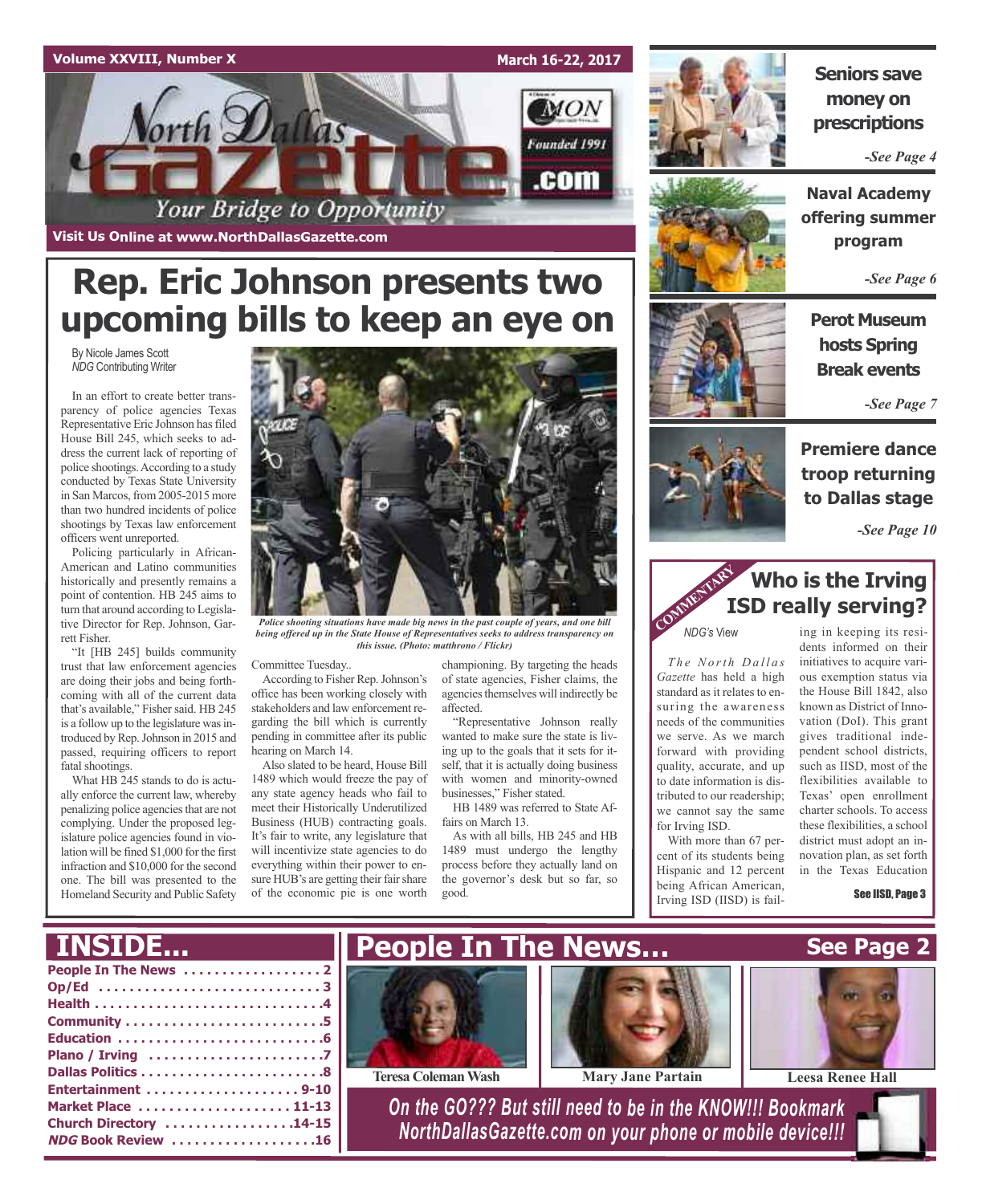#### **People in the News www.NorthDallasGazette.com**

### **Teresa Coleman Wash**

Local arts leader receives a special honor. Bishop Arts Theatre Center's Executive Artistic Director, Teresa Coleman Wash, was recently elected to the Dramatists Guild ofAmerica Council for the Southern region.

Wash will serve alongside Pulitzer Prize-winning playwright Kristoffer Diaz whose Pulitzer Prize-winning play, The Elaborate Entrance of Chad Deity, received a regional premiere at the Dallas Theater Center in 2012, and Timothy Huang, a New York-based writer of new musical theater. Huang's fulllength musical Costs of Liv-



ing was the recipient of the 2015 NewAmerican Musical Award and the 2015 Richard Rodgers Award. Award-winning actress, dramatist, educator, and advocate, Nikkole Salter was also elected to the

#### Council.

Salter is best known for her co-authorship and co-performance (with Danai Gurira) of the Pulitzer Prize nominated play, In The Continuum for which she received an OBIE Award, the NY Outer Critics Circle Award, the Seldes-Kanin fellowship from the Theatre Hall of Fame, and the Global Tolerance Award from the Friends of the United Nations.

This year marked the highest voter turnout in recent DG history. Members of the Guild elected five council members to represent their regions. They are:

• Dan Berkowitz-California,

• Donna Hoke-New England,

• Gwydion Suilebhan-Mid-Atlantic,

• Teresa Coleman Wash-Southern and

• Doug Post-Northern. Council members serve a

3-year term and are responsible for providing material for The Dramatist magazine. DG council members are also eligible to be a Tony voter for the Broadway season at the beginning of the next Broadway season.

Wash is a playwright, producer, and Executive Artistic Director at the Bishop Arts Theatre Center, an awardwinning multicultural theatre that produces a full season of theater performances, jazz

concerts, lecture series, and arts education programs in Dallas, Texas. Select writing credits include The Color Of Love, Been There Done That, Succeeding Beyond The Limits, and Audacity: A Celebration ofAmerican History. Her work has been seen in New York, Philadelphia, Atlanta, Dallas, and Washington, D. C.

She is an MA in Management candidate at Goucher College in Baltimore, MD with plans of graduating in August of this year. Wash participates as a *Dallas MorningNews Voices* columnist and is an alumni of The OpEd Project through the Dallas Public Greenhouses program. She is also the recent recipient of the *Dallas Observer's* 2016 MasterMind Award. In September 2013, she was profiled in the Legendary Locals of Oak Cliff and in 2011, she received the Trailblazer Award from the National Association for the Study and Performance of African-American Music.

She serves on the Cultural Tourism Committee for the Dallas Convention & Visitors Bureau, is a former board member for Texans For The Arts, and the current Dallas/Ft. Worth regional representative for The Dramatists Guild of America.

For more information about Teresa and her work, visit www.bishopartstheatre.org.

### **Candace Valenzuela**

By Shirley Tarpley

Candace Valenzuela is originally from El Paso, Texas, born to two active military parents. Her mother worked on airplanes. Her father, a "red beret" paratrooper jumped out of them.

Valenzuela is a proud product of Texas' public schools, but she also knows what it's like when the system neglects you or outright abuses you.

As an elementary student, she was well-behaved and made good grades, but there were more than a few times



she was assaulted and bullied; her family was too poor to employ a lawyer, and she often had to endure the abuse while the administration insisted she must have provoked their ire. She does not doubt her academic performance wasimpacted, but she persisted and made it to high school, where the bullying continued until a high school principal in the 10th grade didn't tolerate that kind of behavior. Under that administration, she thrived and graduated.

She attended Claremont McKenna College, a top ten liberal arts college on a full scholarship. Her major study was in government, with an emphasis on leadership and classical political philosophy.

Through her college studies, Valenzuela he was privileged to study abroad in Northern Ireland, where she learned about the politics of

"the troubles" governments face in conflicts and had the opportunity of doing an internship in Washington D.C. at C-SPAN. Valenzuela worked as a

counselor at a girl's group home, essentially being a parent to kids too rough for foster care or just leaving probation, while practically being a child herself. She said that college was rigorous, but this was just rough. Many of the things these children went through stuck with her, and she has not forgotten how the system fails them.

She has worked in test preparation, private tutoring and college application con-

she has made a few mis-Leesa.

press on is how history records her actions. She wants to be an active participant in the stories told about her in the future. "One hundred years ago, a woman who looked like me was not allowed to read or write, says Leesa."

sulting. Some of her students that she was mentoring in the 8th or 9th grade got into Harvard, Oxford, and Brown, among many other wonderful schools.

Valenzuela has worked in programs designed to help special needs students attending mainstream schools with other children with success.

Dealing with children with emotional difficulties and 504 plans(individual growth plans for students) she got a sense of how hard parents work to make sure that their children succeed, even in the face of poverty, long work hours and nearly impossible demands.

Valenzuela has always cared about government, education and equality of access by all citizens.

**What does she stand for?**

Honesty and rigor in Math and Science – We know the value of having a society that invests in STEM and schools must encourage students in this study to support facts.

If parents want a class based on religion, then the district should build world religions class into our curriculum.

If a parent wants their kids to be Christians, take them to church, take them to Bible Study. Feed the poor. Give

#### See VALENZUELA, Page 6

**Leesa Renee Hall**

(Black PR Wire) Author of seven books, including the critically-acclaimed "Podcasting for Profit," Leesa Renee Hall is a thought leader known for jump starting movements, such as an association for Blacks working in technology, an "unconference" for podcasters, and the very first multi-speaker virtual event focused on social media tactics. Leesa is also the owner of My Virtual Hive, a digital marketing agency.

Upon graduating with a liberal arts degree in history in 1997, there weren't many job opportunities available. Leesa read that



her options were teaching, law, or curation. Instead of pursuing those careers, Leesa pursued a Masters degree in history, while supplementing her income by freelancing for magazines. It was during that time her dream of publishing a magazine had been ignited. Two weeks after teaching herself HTML,

Leesa launched her first website, an online magazine featuring Canadian female amateur athletes. She did not realize that teaching herself HTML would unlock a nearly two decade career in technology. Leesa's innate curiosity

has afforded her the opportunity to gain success in her field. "I'm naturally curious," she says. "This curiosity has helped me build a business by interviewing other experts. I ask questions, uncover their unique story, and then leverage these expert interviews into a variety of other formats, such as books, podcasts, and blog posts."

Leesa also credits her success to "living on her tippy toes." She makes de-

cisions quickly and takes fast action. She admits in doing so,

takes and stepped on a few toes, but has since realized that it was in her nature to move quickly, make decisions fast, and implement rapidly. "My personal motto is, it's better to have tried and failed, than not to have tried at all," says

What inspires Leesa to



*2 | March 16-22, 2017 | North Dallas Gazette*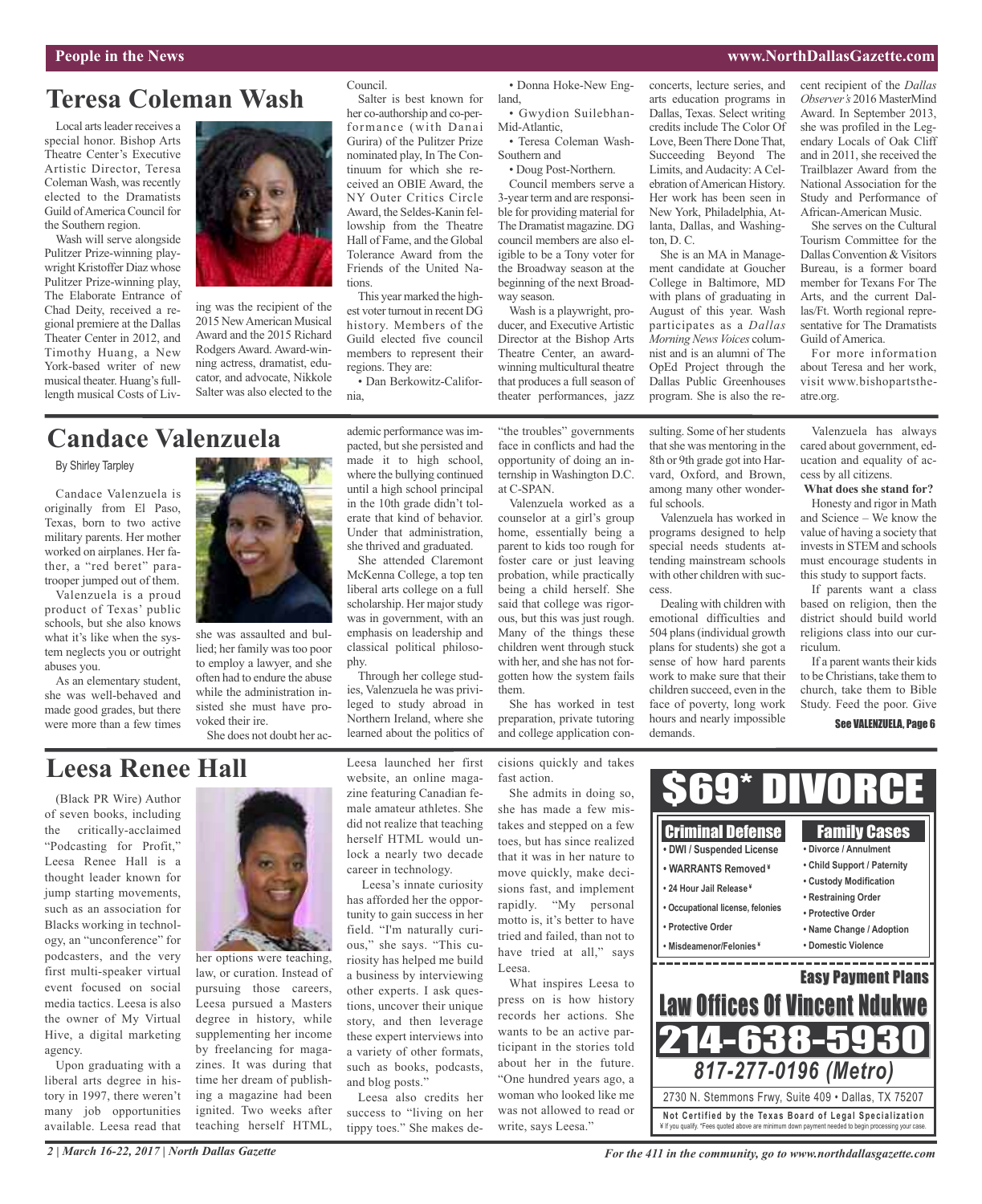### **www.NorthDallasGazette.com Op-Ed**



*North Dallas Gazette assumes no responsibility for unsolicited material and reserves the right to edit and make appropriate revisions.*

### *"Do what you say you are going to do ... when you say you are going to do it.*

**Publisher's Office:** publisher@northdallasgazette.com

**Sales Department:** marketing@northdallasgazette.com 972-509-9049

### **Editorial Department:**

editor@northdallasgazette.com

### **Online:**

www.NorthDallasGazette.com www.twitter.com/NDGEditor www.facebook.com/NorthDallasGazette www.pinterest.com/NDallasGazette www.instagram.com/NorthDallasGazette

### STAFF

**Chairman Emeritus** *Jim Bochum 1933 – 2009*

**Published By** *Minority Opportunity News, Inc.*

> **Web Master** *Todd Jones*

**Special Projects Manager** *Edward Dewayne "Preacher Boy"Gibson, Jr. James C. Allen*

**Community Marketing** *Nina Garcia Nadina Davis*

*John Dudley Myrtle Hightower Fred Moses Annie Dickson Cecil Starks Willie Wattley Coty Rodriguez-Anderson B. J. Williams Denise Upchurch Barbara Simpkins, ADVISORY BOARD SECRETARY*

**Advisory Board:**

**Religious/ Marketing Editor** *Shirley Demus Tarpley*

**Editor** *Ruth Ferguson*

### **Contributing Writers**

### *Jackie Hardy Terri Schlichenmeyer Nicole Scott Hope Oriabure-King David Wilfong*

**Production** *Margaret Freelon David Wilfong*

#### **Advisory Board Committees:**

*Public Relations Planning and Implementation* Cecil Starks, CHAIRPERSON

*Business Growth Referral* John Dudley, CHAIRPERSON

*Program Policy Development* Annie Dickson, CHAIRPER

*Quality Assurance* Myrtle Hightower, CHAIRPERSON Coty Rodriguez

*The North Dallas Gazette, formerly Minority Opportunity News, was founded in July 1991, by Mr.Jim Bochum and Mr.Thurman R. Jones. North Dallas Gazette is a wholly owned subsidairy of Minority Opportunity News, Inc.*

## **GOP lawmakers attack education, civil rights**

By Julianne Malveaux NNPA Columnist

The effort to repeal and replace health care is generating headlines, and the attempt to investigate Trump's Russia connections is of high importance. The specious claim that President Barack Obama wiretapped Trump Tower, too, has generated interest, largely because it is unprecedented for one president to accuse another of a felony, and because "45" has absolutely no proof that President Obama has done any such thing. While President Obama, with a multimillion dollar book deal tucked into his pocket, is living his life like its golden, "45" has indulged in several public tantrums, with episodic moments of calm. Too many of us have been riveted to the drama, while there is a more quiet revolution happening in Congress, with the approval of the White House.

There has been an attack on education, with legislation being introduced as early as January 23, 2017. That legislation, HR 610, is titled the "Choices in Education Act." It would repeal the Elementary and Secondary Education Act of 1965 (ESEA), and limits the authority of the Department of Education so that it

which grants or denies

**Trump and Senior Aide Are Just Plain Lying about Voter Fraud** Trump and his buddies seem really big on lying about a lot of stuff. Either

*- Anonymous*

health care.

should only award block grants to states. It also sets up a voucher system. If states do not comply with the rules of this legislation, they would be ineligible for block grants.

The legislation would also repeal nutritional standards for the national school breakfast and lunch programs, which were set by the No Hungry Kids Act

See GOP, Page 11

## **NDG Readers Sound Off**

**Speak Out to**

**Protect Your Health** It is possible that the media activity about Obamacare laws will bring more people to concern themselves with the life and death question of health care. However, I think it is probable that more U.S. citizens will discuss the fine points of the lives of basketball star Dirk Nowinzki and football star Tony Romo (and other entertainment) than will discuss U.S. national health care.

Hopefully, this issue will bring more people to actively participate in the "democratic" process

## **IISD,** continued from Page <sup>1</sup>

year

Code chapter 12A.

Granted IISD held a meeting on March 2 to begin the public "awareness" phase of the district's intent on how the District of Innovation proposal will be implemented to better serve students and teachers but the overall participation from local media that serve the minority communities has been obsolete. Nonexistent to be frank.

On the Irving ISD YouTube page a video, District of Innovation Public Meeting March 2 was posted on March 3 and to date, the video only has 41 views. In the video, an administrator presented facts as it relates to what issues the district is seeking to address through the DoI. While IISD boasts that it is ensuring the overall success of the students and teachers, the video shows proposed amendments that benefit teachers, then students. Hopefully. Some of the proposed

amendments include: • Better control of setting

the school calendar each

• Hiring of students new to IISD • Certification require-

ments of special program teachers • Teaching/learning hours

for Pre-K students • More assistance from

administration as it relates to Campus Behavior Coordinators If the IISD school board approves each of these exemption requests then the plan would begin at the beginning of the 2017/2018 school year and would last

five years (2021/2022), with termination clauses if deemed unsuccessful. The DOI committee is compromised of parents, businesses, teachers and administrators. However, in the video, it is stated that the board was set up to represent 2/3 of the teachers and 1/3 of the IISD administrators. While some may not see a problem with the makeup of the committee, some can argue that this can become an issue because parental and student in-

volvement is not a priority

as IISD states.

Teachers of IISD may or may not effectively separate the needs of the individual student or students of a particular school when it comes to exemptions that could benefit IISD as a whole. The North Dallas Gazette's concern is that depending on the socioeconomic status of a student or school, will this proposal for exemptions be mutually beneficial or will it be biased based on the needs of individuals seeking to line their pockets with more opportunities and money?

Our hope is that IISD does more community outreach via local media outlets to make all parents aware of the current DoI grant. We all know that sending a flyer home with a child is no longer effective once the child reaches middle school. We know that parental involvement in PTA is not guaranteed. But we do know that local media involvement can bring about awareness that DoI needs to ensure the students are the first priority. Parents who want to

know more about the ex-

"half truths" or "statements made out of context" or "misquotes" or "misremembering"….still lying. *- Anonymous*

**To share your**

**opinion visit NorthDallasGazette.com**

emption requests can leave a voicemail hotline at 972- 600-5412 and an administrator will return your call or post your answer to IISD's Frequently Asked Questions page. Or you can send an email to DoI@irvingisd.net. For more information about the District of Innovation process in Irving ISD, please contact Associate Superintendent of Academic Services Dr. Adam Grinage or Division Director of Student Support Services Dr. Laina McDonald.

To note there are at least five districts in the Dallas/Fort Worth metroplex that are seeking the DoI grant. It is important to note that the Texas Education Agency does not have authority to approve or reject plans. Consequently, some plans may claim unallowable exemptions. This is why it is important for districts to involve local community media outlets to ensure that each plan meets the guidelines set forth by the House Bill 1842. A gross neglect of students is inevitable when the media is excluded.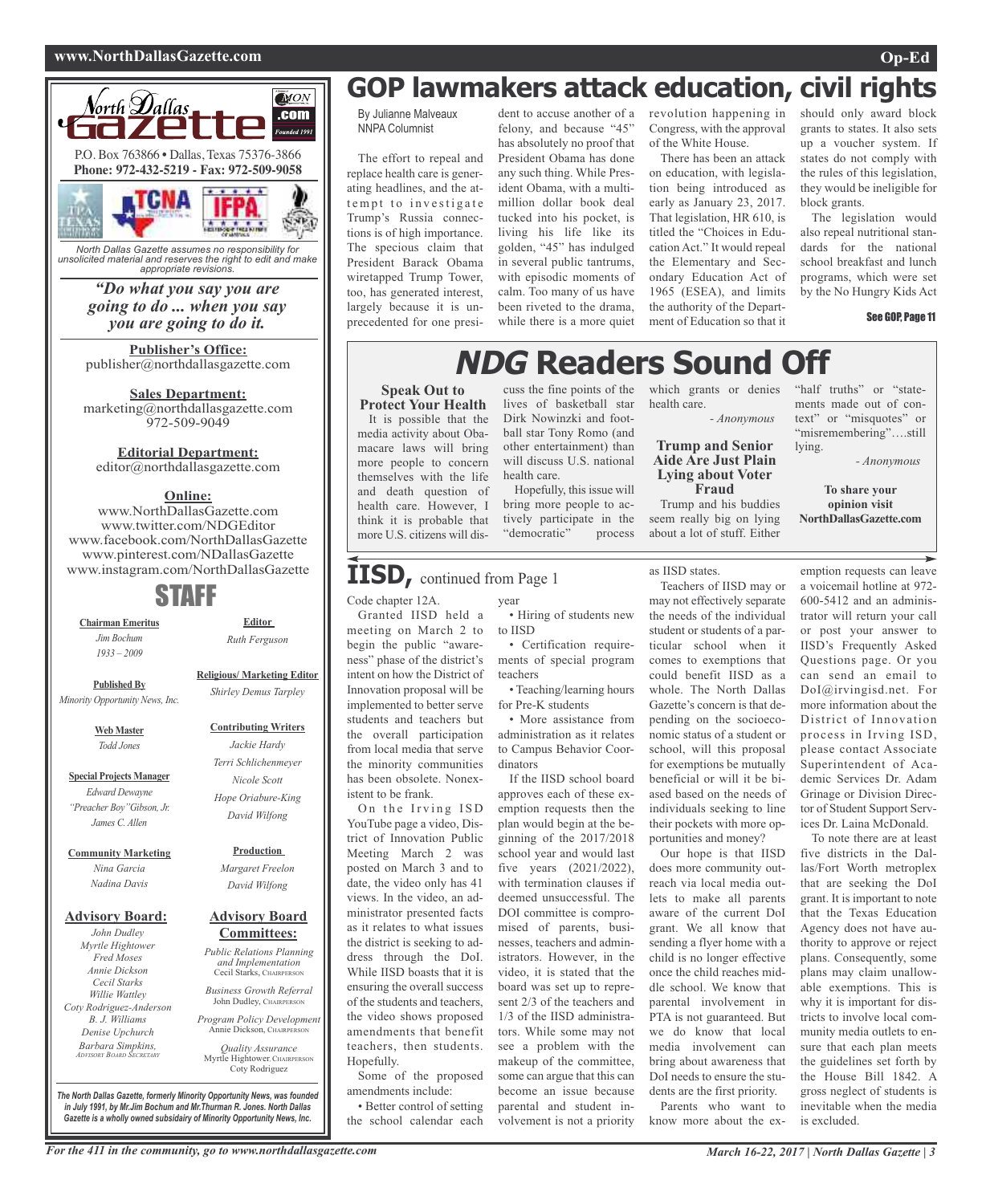### **Health www.NorthDallasGazette.com**

## **Three ways seniors can save on prescriptions this year**

(StatePoint) If you signed up for a new Medicare plan during Open Enrollment, it's important to understand how your prescription drug costs may be affected. Even if you did nothing to alter your coverage, some features of your plan may have changed for 2017.

Unfortunately, almost one-in-five Medicare beneficiaries don't have a good understanding of their plan, and a good portion has misconceptions about copays, according to a recent survey by Walgreens.

Here are three easy steps to help you make the most of your benefits and find potential cost-savings for



*Pharmacist discusses drugs with customer (Image: Walgreens)*

your prescription medications under your Part D coverage.

### **Think Generic**

When possible, consider using a less expensive prescription drug brand or generic. These alternatives typically carry the same formulas at a reduced cost, saving patients substantially over time.

**Preferred Pharmacies** Verify whether your plan has preferred pharmacies which are pharmacies that have an agreement with a Part D plan to charge less than a standard network pharmacy. For example, Walgreens, which is a preferred pharmacy for many of the nation's top plans, can help lower the cost of your copays, even to \$0 in the case of Tier 1 generics on certain plans.

"Depending on the design of your plan, coverage, and prescription drugs, you can pay higher copays at one pharmacy in comparison to another if your pharmacy is not in your plan's

preferred network! So, choosing the right pharmacy is definitely important," says Mariah Moon, the blogger behind "The Simple Parent," who recently wrote about helping her mother research her options for lowering her drug costs as part of the #Part-DAtWalgreens campaign.

**90-Day Refills**

"My pharmacist told me that many physicians are willing to write 90-day prescriptions for many of the medications that seniors are often prescribed. This not only saves time by requiring fewer trips to the pharmacy, but also may save copay costs," says Shelley

Webb, a registered nurse and founder of "The Intentional Caregiver," who cared for her father in her home for four years and was recently sponsored by Walgreens to share tips about saving on prescription costs with her readers.

Medicare beneficiaries seeking help navigating prescription drug costs can find free resources at walgreens.com/topic/pharmacy/medicarepartd.

If you didn't review your plan before renewing, it's not too late to become a savvy consumer and learn more. Doing so can help you save money.

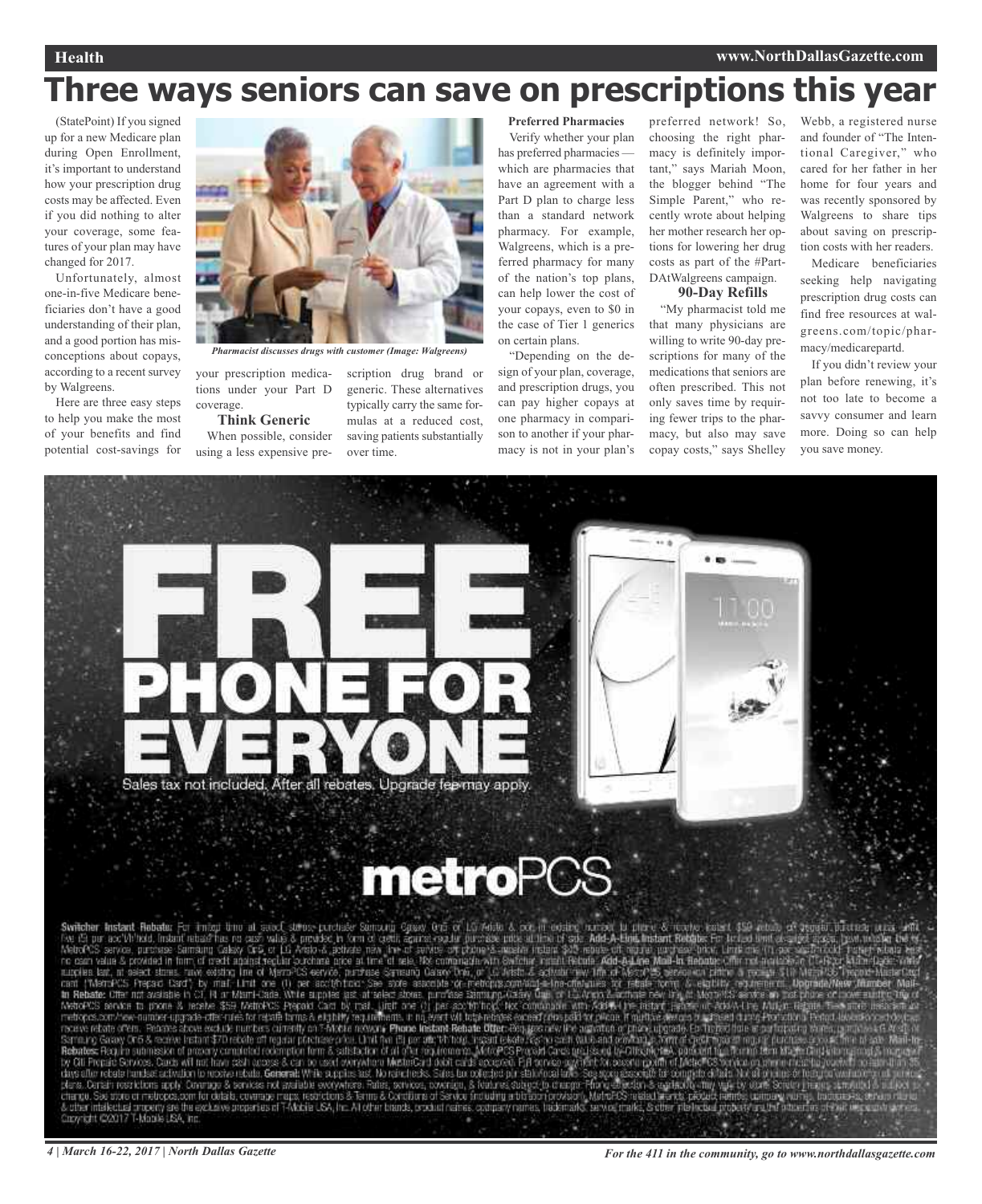## **Murphy's Clean & Green event fulfills springtime 'urge to purge'**

Shaking off the winter blahs can take many forms, but for many residents, spring time means clean time, and to accommodate the urge to purge, the City of Murphy has scheduled the spring version of the Clean & Green event for Saturday, April 1.

"Getting rid of accumulated trash and recycling is as easy as loading up the car and hauling it to City Hall," says Candy McQuiston, Customer Service Manager. "And, at the same time, our trash collection contractor, Waste Connections, will make a special collection that morning for hazardous



*Murphy's Brentwood Park in the midst of a winter spell is a delightful view for residents. The City of Murphy is currently organizing another clean-up opportunity. (Photo: Robert Nunally / Flickr)*

electronic devices." Curbside pickup of hazardous materials, which should never be placed in either of the poly cart con-

household waste and large tainers on regular pickup days, will be gathered on Saturday, April 1. The material should be placed curbside no later than 7 a.m. on that morning. Large elec-

tronics and household hazardous materials, such as solvents, cleaning agents, wet paint, fertilizers, acids and other items will be picked up at no charge.

Residents interested in this service must call Waste Connections to get on the schedule. The company can be reached at (469) 452- 8000. Simply placing the items on the curb will not guarantee that they will get collected. A call or an email message to: murphy@progressivewaste.co m will ensure that trucks arrive. Deadline to get on the schedule is 4 p.m., March 31.

The Clean & Green event at City Hall is co-sponsored by Keep Murphy Beautiful. The event, which begins at 9 a.m. and concludes at noon, will occur at the Murphy Municipal Complex, 206 North Murphy Road. The City Hall driveway will be converted into a drivethrough, drop-off route for electronics, batteries, brush, used building materials as well as other items. Document shredding will also be available onsite. For a full list of collectible items, visit www.murphytx.org.

"Clothing or school supplies, backpacks and such will be passed along to the Murphy Middle School Environmental Club for recycling," she said.

**Community News**

The event will occur rain or shine, and Waste Connections will be displaying the recycling truck that was recently wrapped with the winning entries in the Keep Murphy Beautiful poster and recycling super hero contest.

"For many residents getting the attic and the garage cleaned up is a spring thing," said McQuiston. "The Clean & Green event and curbside pickup of hazardous waste help that effort tremendously."

### **Parkland Patient Relations offers emotional support to hospitalized patients**

Hospital Patient Relations departments are often considered the "catch-all" area for compliments, questions and concerns and are de-facto educators who serve as an important resource for patients, visitors and employees. At Parkland Health & Hospital System the staff goes even further and is launching a new service that will no doubt

touch the hearts of both patients and staff alike.

Through the Friendly Visitor Program, Patient Relations Advisors or hospital volunteers will seek out patients who have not had any visitors during their hospitalization. The program ensures patients receive emotional support in addition to the high quality medical care.

"In some cases the patient may not have any family or if they do, their relatives may live in another state," said Miranda Bond, Director of Parkland's Patient Relations department. "Being hospitalized can be stressful especially if you don't have someone with you. Through this program, we can help reduce some of that stress."

The premise is simple, the rewards great. And all that is needed is the ability to talk – and to listen.

One recent afternoon Bond met with a patient who nurses said had not had visitors during his hospitalization because his family was in another state. Since they were so far away, the family contacted hospital staff for an update on their loved one. Bond used this as an opportunity to visit. Knocking gently on

his door, she asked if she could come in for a moment. At first the patient was apprehensive but quickly learned that she wasn't there to take vital

See Parkland, Page 16



Vote for<br>Experience Count On

"I have spent my career managing large budgets and implementing cost soving measures. We need to continue demonstrating fiscal responsibility when it comes to your tax dollars."

- Oscar Ward

### **OSCAR** WARD **FOR CITY COUNCIL PLACES**

### PERSONAL

Englise Fring Redden.<br>Longine Fring Redden.<br>Maried to Kiya Want, two tops & four graafriktien. **EDUCATION** 

35. Informa Engineering, University of Houston.<br>M.B.A., Pinnee from University of Texas Adiagon.

COUNCIL SERVICE<br>Cry Court | Member, Danier 5 for these years Chairmei, Avrilt & Finance Committee **Tegioral Transportation Council Stallas Regional Mobiley Coolition**<br>North Taxes Crime Commission Traxportation & Natural Bostonees Contrainer<br>Pring Arts Board Luxuan

#### **CIVIC INVOLVEMENT**

Chainnas, Chaner Review Canonifee<br>Chairman, Fediding & Steedards Committee President/VI! Neigirborhood Association<br>Irving Charther of Commesce A ring Channel of Commission<br>Aring Stanles Women<br>Roing Stanles Women freing Anthoco<br>frring Heritage Studet

### Early Voting April 24<sup>th</sup> - May 2<sup>nd</sup> Election Day is Saturday May 6<sup>16</sup>

www.oscarforplace5.net 972.258.1007 joscure@verizon.net

Node material Grande and Greates (Sew Material Terminal

# **EVERY ONE IS IMPORTANT.**

You can help keep your child healthy with regular checkups and vaccines. Every one is important. And they're free with Childrett's Medicaid.

Your child will also get other health benefits like free prescription drugs, dental care, eye exams, and glasses. Even rides to and from the doctor or dentist's office. Call today or visit our website to apply.

www.CHIPmedicaid.org 1-877-KIDS-NOW



CHILDREN WITH MEDICAIN CAN GET FREE RIDES TO THE DOCTOR DR DENTIST'S OFFICE, CALL 1-877-MED-TRIP TO LEARN MORE.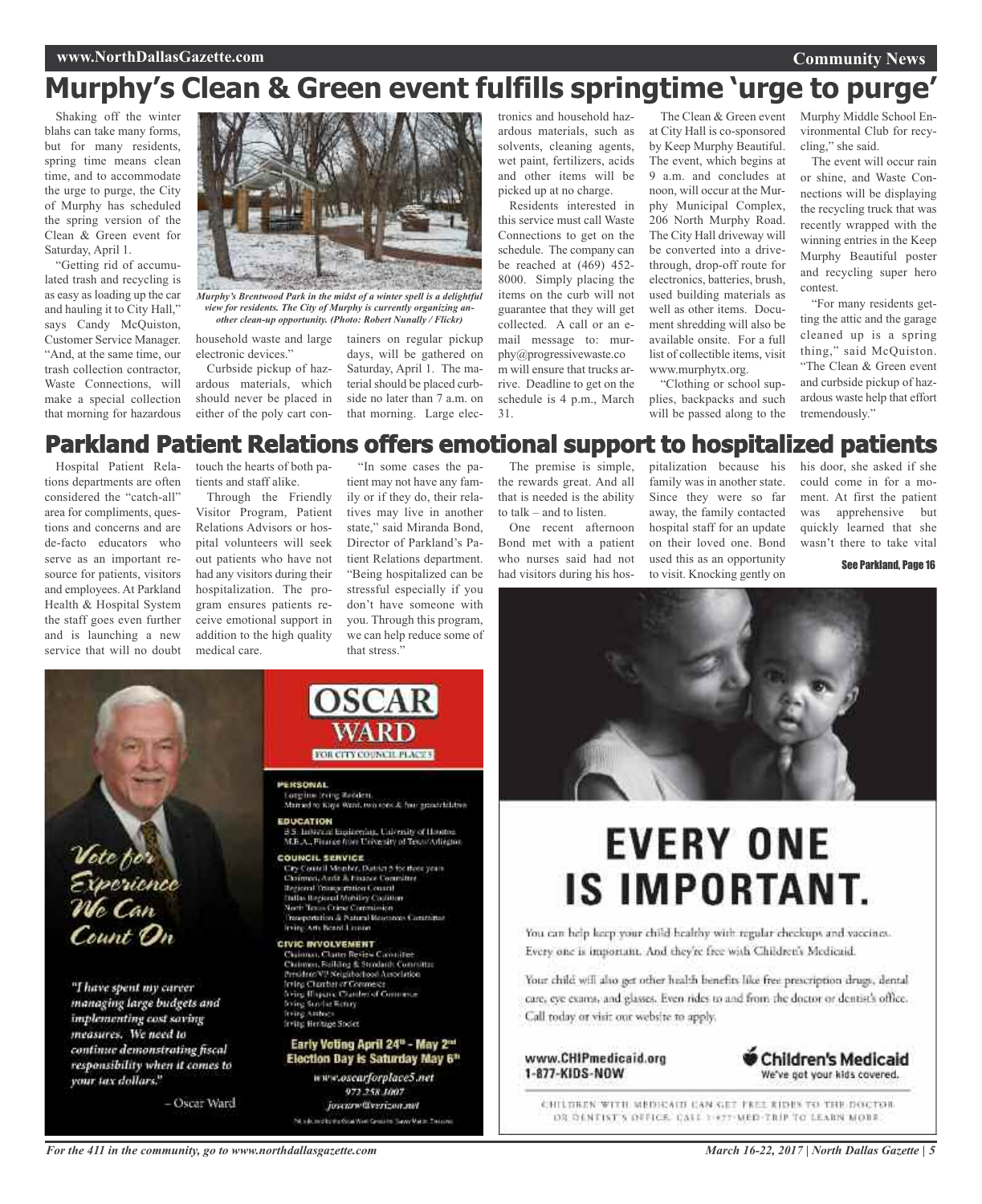### **Education www.NorthDallasGazette.com**

### **Naval Academy accepting applications for Summer Seminar**

ANNAPOLIS – Applications are now being accepted through March 31 for the Naval Academy's Summer Seminar. Rising high school seniors have the opportunity to choose from the following three sessions: June  $3 - 8$ , June  $10 -$ 

15, and June 17 – 22. The Naval Academy Summer Seminar is a fastpaced, six-day experience for high achievers who have completed their junior year in high school. Summer Seminar teaches students about life at the Naval

Academy, where academics, athletics, and professional training play equally important roles in developing our nation's leaders.

Tuition for Summer Seminar is \$525 and covers room and board, as well as a variety of materials and activities. Students should plan on bringing extra cash for snacks and souvenirs.

For more information about the Summer Seminar and the application process, visit www.usna.edu/Admissions/NASS/ or call 410- 293-1858.

mayor join us as host of our



*ANNAPOLIS, Md. High school students participate in log PT during the 2011 Summer Seminar Sea Trials. Summer Seminar ends with an abbreviated version of the U.S. Naval Academy plebes' Sea Trials,*

*where students participate in seven hours of physical training and team building exercises. (U.S. Navy photo by Mass Communication Specialist 2nd Class Alexia Riveracorrea/Released)*

See BALL, Page 7

Investors Liquidation Sale: **Laurel Land Cemetery Burial Plot For Sale (one space) Section # 3, Space # 15, Lot # 20**



Laurel Land Cemetery charges for cost of single Plot: \$3995.00 Discount Amount, if you act right away: <\$1745.00> (your savings) Your Cost: \$2250.00

> **Call Today! 972.432.5219** (leave message,if no answer)



## **UNCF Dallas Mayor's Masked Ball aims to secure better futures for students**

The Dallas community will come together to secure better futures at the UNCF Dallas Mayor's Masked Ball, which will be held at the Hyatt Regency Dallas on Saturday, March 18. Mayor Mike Rawlings, along with event chair Texas State Senator Royce West, will welcome more than 800 guests, including Ambassador Ron Kirk, former U.S. trade rep-

resentative; Mayor Harry LaRosiliere, City of Plano; Mayor Curtistene Mc-Cowan, City of Desoto; and Michael L. Lomax, president and CEO UNCF. "I am pleased to host the

UNCF Mayor's Masked Ball. This is the biggest fundraising event in Dallas that supports education for minority students," said Rawlings. "I am grateful for the sponsors who have invested in the work of UNCF to ensure that more students from Dallas can receive a college education at a historically black college or university. Investing in the college education of our young people will impact Dallas for many generations."

"Mayor Rawlings' support has been unwavering and we are elated to have the

## **VALENZUELA,** continued fromPage <sup>2</sup>

money and follow Jesus. Don't put the state in charge of their relationship with God.

Investment in our children's health: Studies show that more active kids are happier and healthier. We carefully fund our football programs in this state, but we do very little to help kids develop sustainable health programs for their lives.

So much of PE is tailored to playing general sports, but we still need to update the PE equipment for kids. Schools need to update diet curriculum not to match prevailing trends, but to match current research so that kids know that "diet coke" is not a health food.

We need to strive to that there are as few barriers as possible to providing a good education for our special needs students, regardless of language spoken at home.

As a board trustee, Valenzuela will have little control over what the legislators do, but she is committed to working with other board members in being responsible for working with the superintendent to make sure the needs of all students are met, this is incredibly important.

This means there should be no disproportionate punishment or ostracism of any one group of children regardless of race, religion, gender, or socioeconomic status.

Valenzuela desires to see to it that all students have a level of representation that is dynamic and responsive to their needs.

Some communities do not believe that they can discuss issues with district officials because they do not look like them or do not necessarily believe their issues even exist!

Given the fact that I've been in the trenches in one way or another with Black, Latino, and Asian students in addition to White students, there's very little I won't take into account when making decisions or advocating for certain policies.

Careful stewardship of existing funds: My mortgage is high enough, but I know that a quality education is not just good for me or my child. An entire community benefits socially and economically when more of its children are well educated.

The district passed a tax increase very recently, and I would like to help shape the vision that allows the funds raised goes to the right places.

Valenzuela believes in

term limits. The district has developed a crisis of representation partially because there are no term limits. In order to ensure a robust and representative school board, term limits should be a permanent part of policy. She would like to push for three 3-year terms, or for two 4 year terms, saving the district

hundreds of thousands of dollars by cutting down the number of elections.

With this resume, Carrollton and Farmers Branch residents will benefit from this candidate's childhood experiences, education, training and employment experience.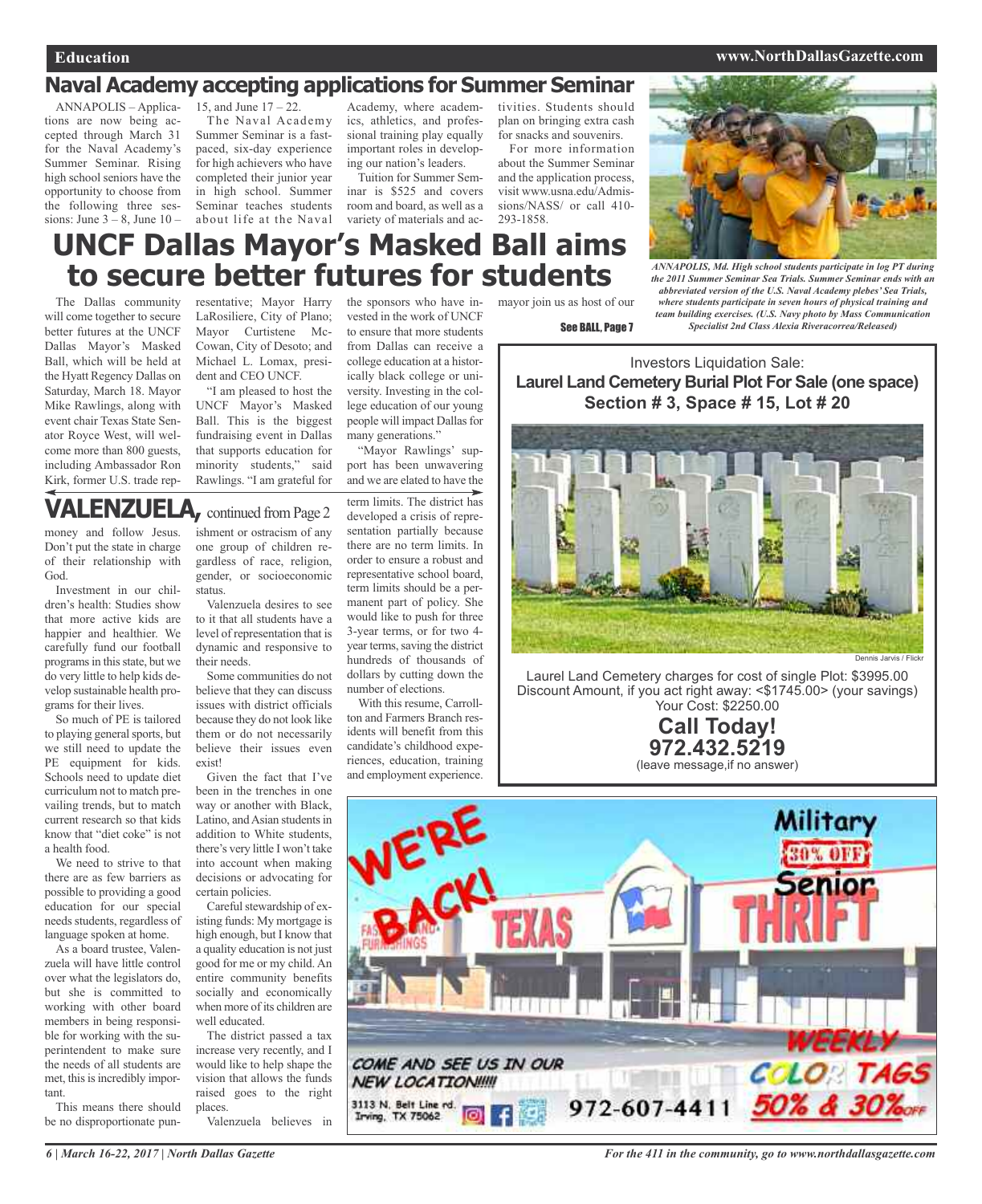### **www.NorthDallasGazette.com Plano** / **Irving**

### **Plano's Great American Clean-up is April 8** hood streets with friends

Plano's 2017 Great American Cleanup will take place on Saturday, April 8. Last year, more than 1,800 volunteers register and participants collected 734 bags of litter, weighing nearly 11 tons. This year, the goal is for 2,500 volunteers to register and cleanup 15 tons of **litter** 

Residents are encouraged to clean up their neighbor-

### **BALL,** continued from Page <sup>6</sup>

signature fundraising event in Dallas," said Lomax. "Last year, the event raised more than \$300,000 in guaranteeing successful lives for our young people and, with the help of the Dallas community, we can continue to cipal or PTA to organize a campus cleanup. Businesses can clean up their corporate campuses, parking lots and surrounding streets. New this year is a map to show which parks and creeks are available. There are so many ways to participate in beatifying Plano.

and family. Live near a school? Contact your prin-

build better futures—paying dividends for us all."

MASKED is an acronym meaning Mankind Assisting Students Kindle Educational Dreams. This year, the UNCF MASKED Award will be presented to Dr.

to join a Post-Cleanup Beach Party at Chase Oaks Church Parking Lot on Saturday, April 8 from 11 a.m.  $-1:30$  p.m. This is a fun, free, family-friendly event. The beach party will feature:

• Free pizza lunch

• Live music featuring the

time making Plano beautiful, participants are invited

Frederick Douglass Haynes III, senior pastor, Friendship-West Baptist Church for serving as a beacon of hope in keeping the doorway of opportunity wide open for deserving minority youth.

Samantha Chapman, reporter for NBC 5 Dallas-Fort Worth, will serve as the mistress of ceremonies for

After spending all the Bamboo Boat Band • 7-Eleven Slurpee Truck

- Face painting
- Caricature artists

• Educational booths

• Games and more! This is a rain or shine event. In the event of rain, the Beach Party will be moved indoors.

Registration is open on the city's website until April 4.

the event that kicks off with a reception at 6 p.m., dinner and program at 7 p.m. and concludes with the R&B band, Taylor Pace Orchestra.

To purchase tickets, and view sponsorship opportunities, please visit UNCF.ORG/DALLAS-MMB.

### **NAACP forum in Irving on "Interaction With Law Enforcement"**

The Irving-Carrollton Branch NAACP & Irving Police Dept. are hosting a community forum. The public is invited attend on Saturday, April 8 from 9:30 a.m.— 12:00 p.m. at the Georgia Farrow Recreation Center, 530 Davis St. The discussion will focus on "Interaction With Law Enforcement" moderated by Sergeant Richard Miller.

They will utilize the N.O.B.L.E. "Law Enforcement and You" curriculum to share with attendees key information



on how to interact with the police. This event is free.

For questions, or more information, please email tonygrimes@prodigy.net, or call 972-259-3909.

# The summer heat will be here soon. Is your home ready?

#### **Unsecured Home Improvement Loan**

· Not tied to home value or equity

. Funds immediately available

· Competitive fixed rate-better than most credit cards

· No closing costs

### Ready to get started?

972.578.5000 800.578.9009 (Toll Free) Hablamos Español - 972.801.5858

LegacyTexas.com





**MARK FDIC ELENDER** Loans which to credit approval. Terms and conditions subject to change without ratio



For latest DFW news and contests LIKE the North Dallas Gazette on Facebook Facebook.com/NorthDallasGazette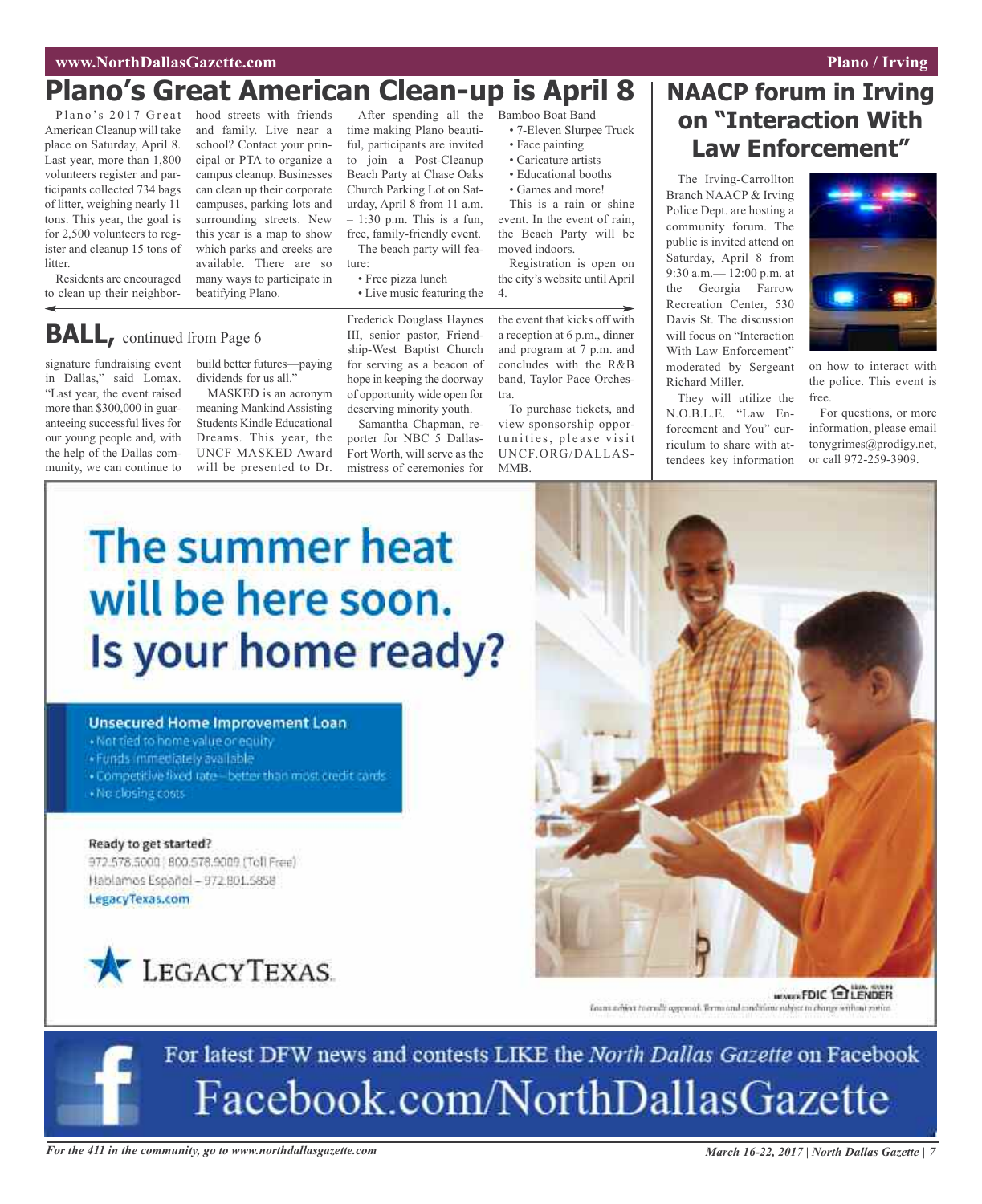### **Alex Dickey wants to steer the Dallas City Council back to basics**

By Ruth Ferguson *NDG* Editor

Recently Alex Dickey visited the offices of the *North Dallas Gazette* to discuss why he is the right candidate to bring the Dallas City Council back to basics. A candidate for District 6, Dickey is a fresh face and voice to the city council who is prepared to speak up and not simply rubber stamp what the Dallas elite agenda.



A family man with a history of community involvement, *Alex Dickey, Dallas City Council District 6 Candidate*

Dickey wants to address the

issues impacting the citizens' daily lives.

Having spent his entire life in District 6, Dickey says he understands the frustration with what he describes asthe lousy streets and problems created because the city is not diligent in with code enforcement. While the city's leadership is focused on big-ticket projects while sacrificing basic services for the citizens.

#### See DICKEY, Page 10

### **Responses light from Dallas City Council candidates**

By Ruth Ferguson *NDG* Editor

Last month each Dallas City Council candidate whom we had contact info for received a copy of the *North Dallas Gazette* Candidate Survey. This is to give all candidates the opportunity to provide answers to the same questions, which we will publish soon. North Dallas Gazette readers will have a chance to hear

See SURVEY, Page 13

| <b>CANDIDATES AT A GLANCE</b><br><b>H-PORMER</b><br>Bold - Cencidiaes who returned the NOS election survey. |                                                                 |
|-------------------------------------------------------------------------------------------------------------|-----------------------------------------------------------------|
|                                                                                                             |                                                                 |
| Rickey Catahan (i)<br><b>Exhaustrals wir Trigorists</b>                                                     | <b>Tannal Altina</b><br><b>Monda Street Gordon Construction</b> |

### **Competition for South Dallas council seats gets underway with Monday Night Politics**

By David Wilfong *NDG* Special Contributor

It was standing room only on March 6 at the African American Museum in Fair Park as the *Dallas Examiner* hosted another round of Monday Night Politics. This time the focus was on the Dallas City Council, and in particular two South Dallas districts that will be heavily contested on the May 6 ballot.

Places 3 and 7 were in the hot seat in the museum's auditorium with moderation provided by Taylor Toynes (Place 3) and Matt Houston (Place 7).

The first round saw council incumbent Casey Thomas, II defending his place on the city council against challengers Joe Lawrence Tave and Sandra Crenshaw. As of press time, Sandra Crenshaw is not listed on the Dallas City Council's website as a candidate in the race, and she explained to the audience there had been some confusion as to her candidacy due to redistricting lines.

A preliminary question regarding the development of the executive airport gave Thomas the opportunity to remind the audience of developments taking place in the next 30 days. Red Bird Park is a development that includes residential, commercial and special-use amenities that Thomas points to as a positive accomplishment in the com-



*Matt Houston (standing) held down moderation duties among District 7 candidates for Dallas City Council; (left to right) Adam Bazaldua, Kevin D. Felder, James Clyde Turknett, Tammy L. Johnston and Marvin E. Crenshaw. (Photo: NDG/David Wilfong)*

munity on a variety of levels.

"The development is led by African Americans," Thomas said. "It's financed by African Americans. It will be at the Dallas Executive Airport and I can't wait for it to take place."

Tave is challenging Thomas on a question of "leadership," and a question about "food deserts" in South Dallas gave him the chance to rebuke Thomas' reminder to the audience that it took eight votes to approve developments on the council.

"So far 'counting to eight' has not worked for us," Tave said.

Citing a lack of money in the community for investments, Tave told the audience the approach most likely to bring in quality, community-serving businesses is to adequately address the neighborhood's current shortcomings.

"Once we get our prob-

lems fixed, then I think we can have a better opportunity to attract others to our area," Tave said.

Crenshaw stated that she'd personally experienced a lack of response from Thomas to issues she'd raised and attempts she'd made to communicate with him in the past. She made the case for an accessibility mandate from the council.

"I'm running to educate the constituents and voters," Sandra Crenshaw said. "You start demanding. Don't let it just be me and those people who know the inside.'

Place 7 was a whole different ball of wax, with five challengers appearing for the forum and the current incumbent – Tiffinni A. Young — absent, a detail that was reiterated by more than one of the candidates addressing the crowd.

The challengers attending the Monday Night Politics event included; Marvin E. Crenshaw, Tammy L. Johnston, James Clyde Turknett, Kevin D. Felder and Adam Bazaldua.

The candidates fielded questions ranging from the future of Fair Park (a hotbutton issue for the district and city as a whole) to why there are not university sports opportunities available in South Dallas. District 7 is also one of the

city's areas most hit by homelessness and temporary camps. While one of the more challenging areas, the candidates' opinions on many issues were overlapping, but united in their dissatisfaction with the status  $q$ uo.

Due to the sheer volume of candidates in Place 7, each candidate had little opportunity to break from the pack in a highly competitive council race. To unseat an incumbent and win a spot on the council, the challengers each have their homework cut out for them between now and election day.

*The next edition of Monday Night Politics will be held on March 20, with subsequent gatherings on March 27 and April 3.*



Physical Administration Street | D - S Pay what you can

*For the 411 in the community, go to www.northdallasgazette.com*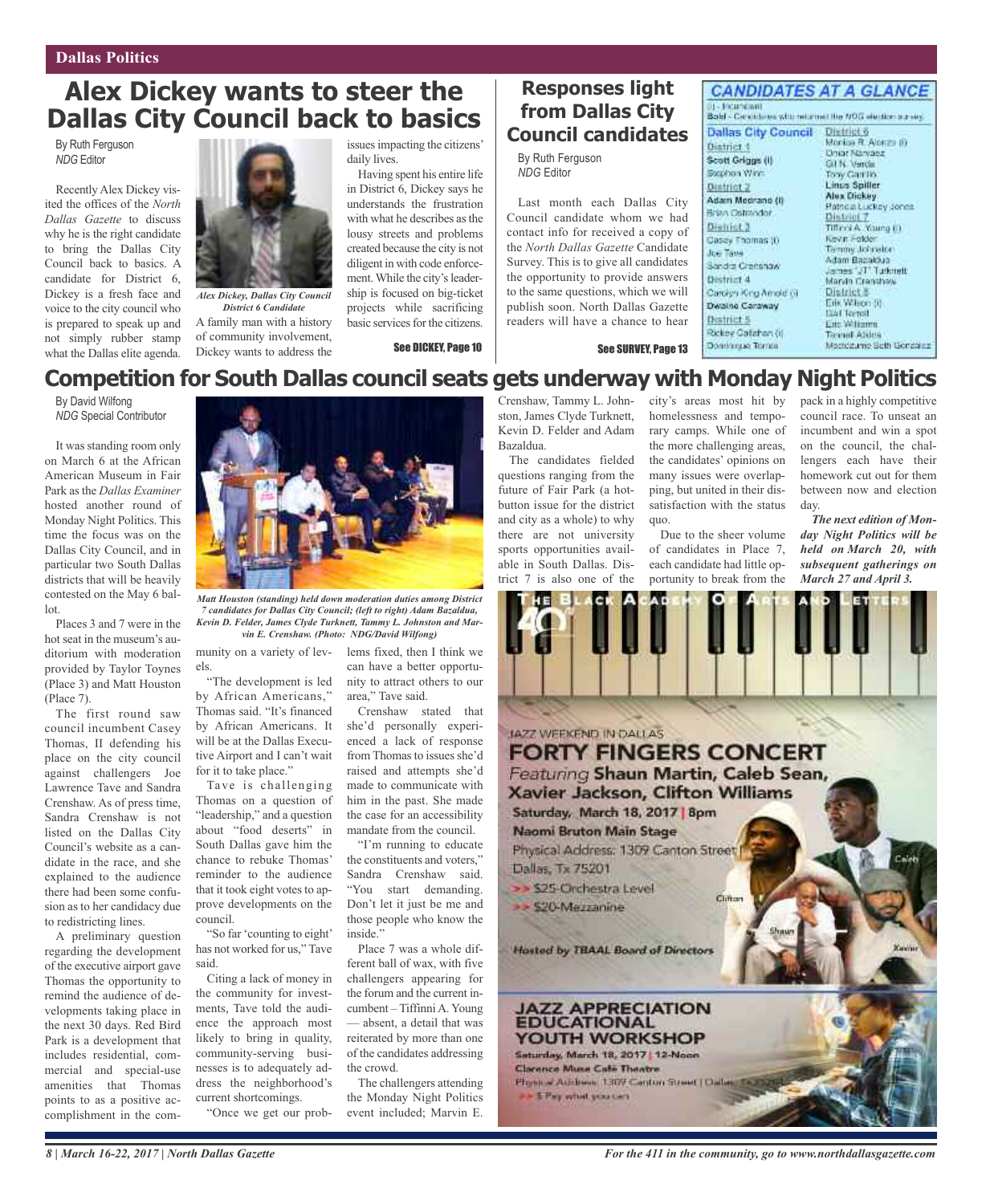

Parents can enjoy building an arch together with their children when visiting the Perot's Mayan exhibit. Perot Museum celebrates Experience and come face-<br>Perot Museum celebrates Experience and come face-*(Image Perot Museum)*

## **An opera in jazz: Terence Blanchard's 'Champion'**

By K.P. Williams

(NNPA) Pop, Rock, Jazz, and Classical. These are all separate genres of music. But what happens when you put two of them together? You get "opera in jazz" rather than "jazz opera," according to jazz musician and opera composer Terence Blanchard, who is the former Thelonious Monk Institute of Jazz Performance Artistic Director. Blanchard is also a jazz trumpeter from New Orleans who has over 20 albums to his credit, won three Grammy's and written music for many of Spike Lee's films. Blanchard just premiered his first opera,



*Jazz musician and opera composer Terence Blanchard is the former Thelonious Monk Institute of Jazz Performance Artistic Director. (Image: NNPA/Terence Blanchard)*

(the opera's second production run), "Champion," the story of former Welterweight Boxing Champion Emile Griffith and his lifedefining fight with reigning Welterweight Champion Benny "The Kid" Paret. In March 1962, Griffith

and Paret went toe to toe in a fight that ended with Paret in a coma for ten days, then dying from injuries he sustained during the fight. In "Champion," we get inside the mind of a tortured man reliving the fight that forever changed his career,

of being a bisexual man of color in the 60's.

Whether staycation or spring break destination, the Perot Museum of Nature and Science offers plentiful reasons to visit while the kids are out of school. From the country's largest Maya exhibition full of history and mystery, to daily science activities, extended hours, Discovery Days and 3D films, nine days of non-stop adventure are in store as the Perot Museum celebrates

Being a big fan of boxing and hearing about the nature of Griffith and his story, compelled Blanchard to choose "Champion" as his first opera. The line, "I kill a man and most forgive me, I love a man and many say this makes me an evil person," famously said by Griffith in the book, "A Man's World: The Double Life of Emile Griffith" by Donald McRae, is one of the lines that drew Blanchard to his story.

"Having a boxer or an athlete who has the same struggle as many others throughout different walks

spring break March 11-19. At select times, enjoy daily "science on the spot" demos, bookworm readings, science trivia and drop-in activities involving making clouds, rainbows, egg dyeing, pinwheels, wind energy and marshmallows, to name a few.

**Perot Museum offers special**

**activities for Spring Break**

Catch a quick flick in The Hoglund Foundation Theater, a National Geographic Experience and come faceto-face with fascinating science in Electropolis 3D, Extreme Weather 3D and the new Wild Africa 3D now open.

The Perot Museum will stay open until 7 p.m. through Saturday, March 18, with special member hours each day.

For more info and to purchase your tickets in advance, go to perotmu-

## along with his public battle of life could bring a com-

pelling concern and light on an issue that many other people still struggle with today," said Blanchard.

Telling this ambitious story of humanity, tragedy and redemption, through voice and music was new for Blanchard. Even though he's been a jazz musician for over thirty-six years, working with vocals is a new undertaking. Blanchard said he doesn't feel like he's made the transition from jazz musician to opera composer yet, but he's been learning a lot from talented and experienced people in that world. However, Blanchard said the most reward-

ing part in getting to compose this "opera in jazz" was going from the opera in his mind for two years, to "actually watching it come to life with the actors and the cast."

Blanchard said that he wants audiences to understand Griffith was a human being just like any other human being and we have the same issues then as we do now. Blanchard is already working on his next opera based off the memoirs of New York Times writer, Charles M. Blow, entitled, "Fire Shut Up in My Bones." Blanchard is sure to weather the waters of opera just like he has jazz.



## Introducing a new way to meet, work & play! The Economic Empowerment Center is the perfect place for your next trade show, conference or private party!



·Special events . Trade shows

Contact us at 214-540-6932 or

leasing@transformanceusa.org

·Business seminars ·Birthday parties 8 Currosafena





*Do you have an upcoming event? Contact NDG Entertainment at marketing@northdallasgazette.com*

*March 16-22, 2017 | North Dallas Gazette | 9*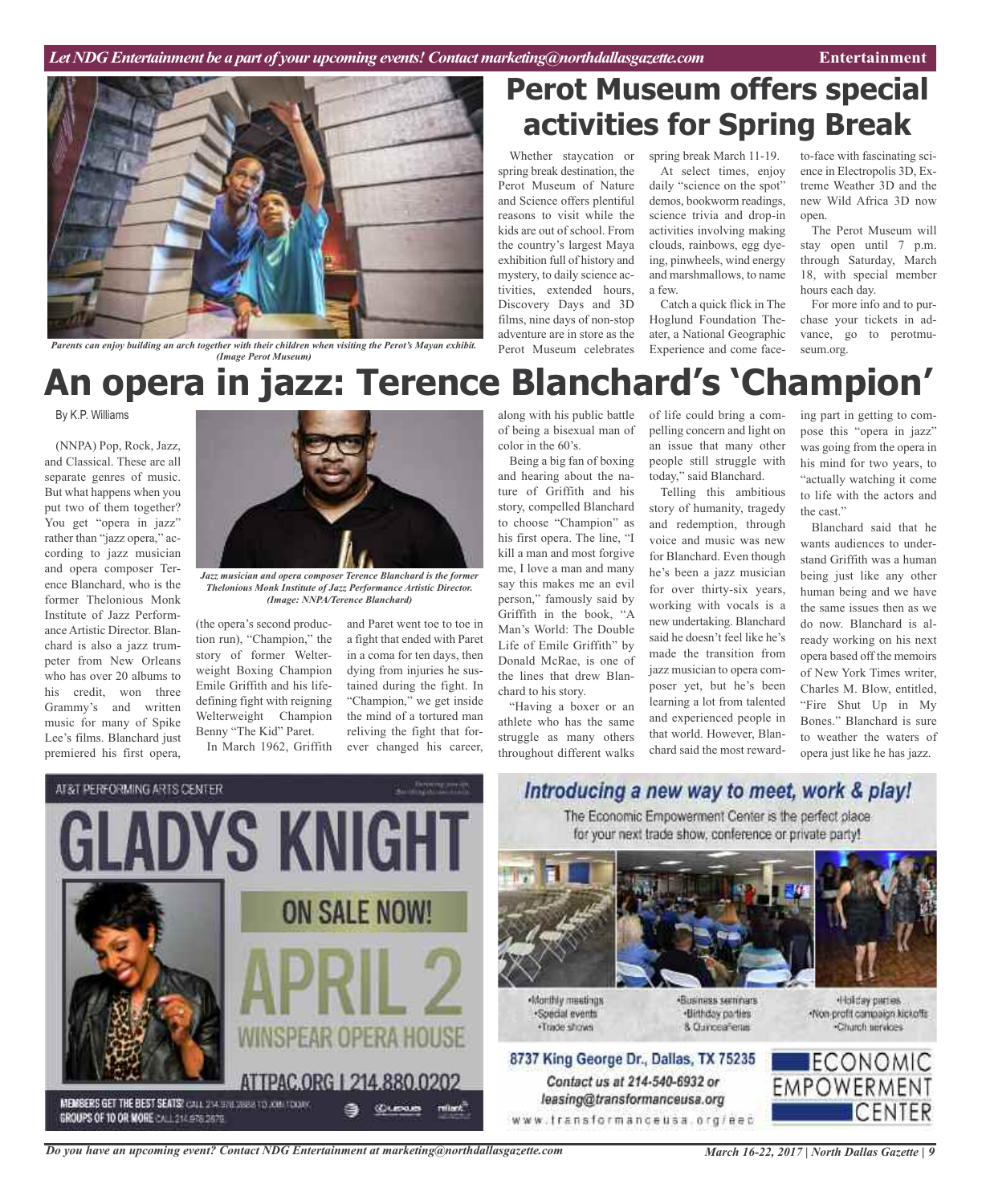## **Cherry Blossom trees are blooming at Dallas Arboretum**

One of the most beautiful presentations of color is starting to unfold now at the Dallas Arboretum and Botanical Garden. A wave of delicate pink and white cherry blossoms on the Arboretum's 150 cherry blossom trees are starting to unfold, announcing their annual arrival and ushering in springtime. The flowering Cherry Trees are expected to be in full bloom within the next week.

Many of the cherry trees were given as gifts to the

Dallas Arboretum, including trees from Peggy B. Braecklein in honor of her parents, John R. and Thelma N. Black. The blossoming takes place during Dallas Blooms festival with the theme, "Peace, Love and Flower Power."

Dave Forehand, Dallas Arboretum's vice president of gardens, said, "The Japanese Flowering Cherry Trees bloom each March, putting on a beautiful show for our guests. The Cherry Blossom celebration is not

to be missed. This has become a North Texas tradition."

In Japan, cherry blossom time is known as Hanami, with parties held both night and day under the Sakura (cherry blossom trees) to celebrate this yearly occurrence and the delicate beauty of life. Hanami dates back to the Heian Period (794-1185) when the Imperial Court in Kyoto held flower-viewing parties beneath the blossoming cherry trees. The flowers were

praised by poets as a metaphor for life, "beautiful yet fleeting."

Branches on many cherry trees at the Arboretum are overflowing with thousands of lacy blooms, and each tree only blooms once a year. Throughout the world, cherry blossom time runs from late March to early May, depending on the climate and local weather conditions.

For more information visit www.dallasarbore-



tum.org. *Cherry Blossom trees are blooming (Image: Dallas Arboretum)*



### **Alvin Ailey American Dance Theater returns to Dallas**

Alvin Ailey American Dance Theater continues its reign as an American "cultural ambassador to the world" having performed live for an estimated 25 million people in 48 states, 71

countries, and six continents. The gifted Ailey dancers infuse energy and emotion to classics and new works alike. Guided by the visionary artistic director Robert Battle, the Alvin Ailey American Dance Theater remains the nation's leading modern dance company.

Dallas arts lovers can witness their excellence in person as a part of the TITAS

'Unbelievable. Go see Alley, It's change-your-life good.'

Presents series March 31 – April 1 at the Winspear Opera House. No children under the age of four, but all others are welcome to visit attpac.org for tickets and more details.

NBCT TODAY THOW

### **Gladys Knight on stage in Dallas April 2**

The nonprofit AT&T PerformingArts Center is bringing the "Empress of Soul," Gladys Knight to stage at 7 p.m. Sunday, April 2 at the Winspear Opera House in the downtown Dallas Arts District. The great ones endure, and Gladys Knight has long been one of the greatest. Very few singers over the last fifty years have matched her unassailable artistry. This seven-time Grammy winner has enjoyed #1 hits in Pop, Gospel, R&B and Adult Contemporary, and has triumphed in film, television and live performance.

A tireless performer who still wows audiences around the country and the world, Knight also finds the time to make forays into film and



television. Her involvement in other creative undertakings, business ventures and humanitarian activities has been extensive and has brought her honors from industry and community alike.

She is a wife, mother, grandmother, great-grandmother, performer, restaura-

with a spiritual outlook on her life. Her faith in God has been the driving force behind all of Knight's endeavors, guiding her through her many successes.

To get tickets visit attpac.org, or by phone at 214-880-0202.

porting youth programs

## **DICKEY**, continued from Page 8

"I offer voters my vision, passion and public policy experience in working to redirect priorities at city hall," he shared.

In addition to the fixing the streets, Dickey wants the city



which have a history of working such as Pre-K and developing a city-sponsored after-school program in partnership with Dallas ISD. For more information

about Dickey visit votealexdickey.com.

**ALVIN AILEY® AMERICAN DANCE THEATER** March 31 - April 1, 2017 (3 performances) | Winspear Opera House. Too Repair Bank of America 2016/2017 SEASON SALLAS

### IN SALE NOW! CALL 214.880.0202 OR VISIT ATTPAC.ORG/TITAS

**Enter to Win! Ticket Giveaway**

*10 | March 16-22, 2017 | North Dallas Gazette*

*NDG Entertainment Ticket Giveaway!!! Follow North Dallas Gazette on Facebook, Twitter and Instagram to keep up on all the latest!!!*

*Do you have an upcoming event? Contact NDG Entertainment at marketing@northdallasgazette.com*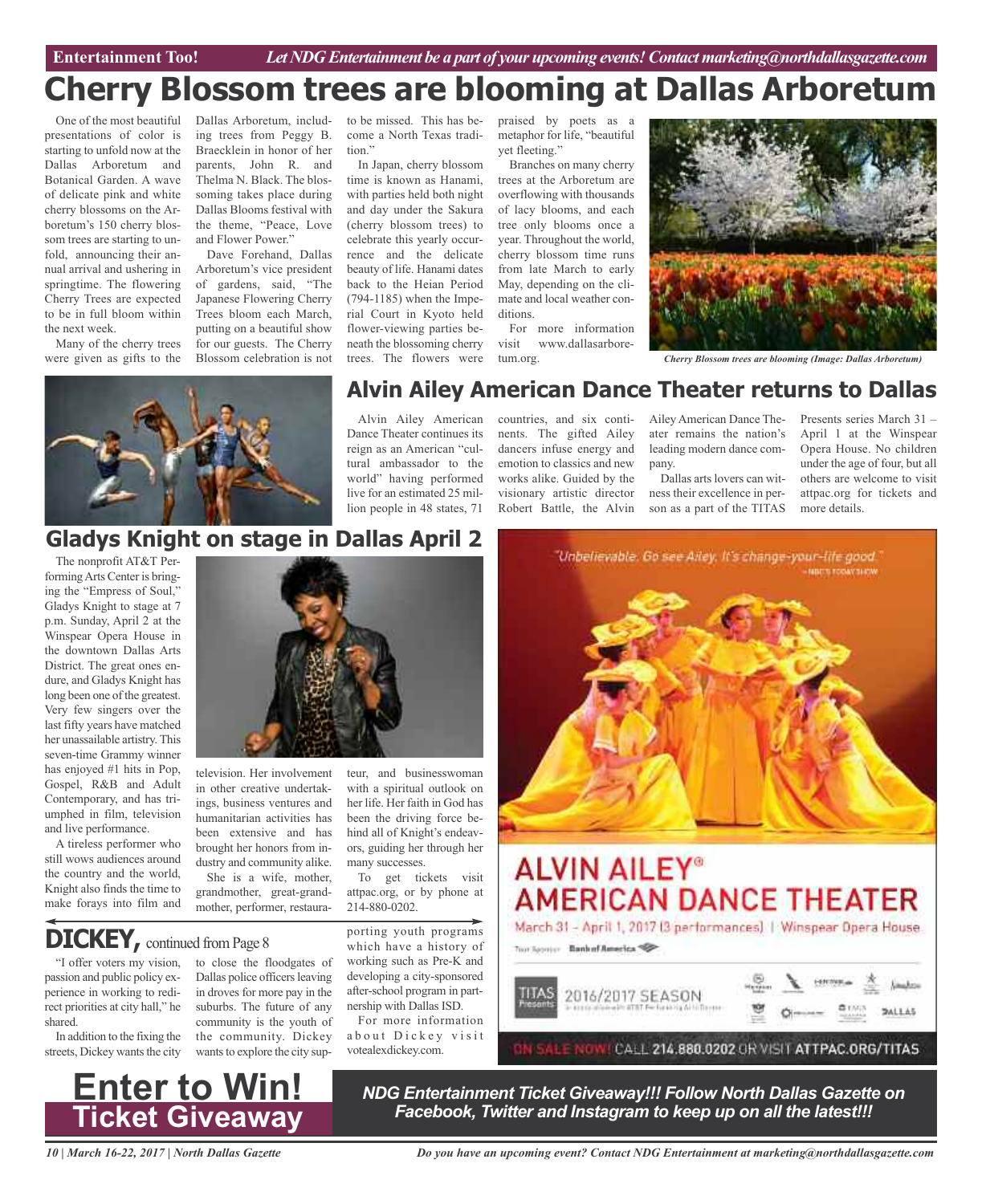## **Five tips to jump start Millennials' entrepreneurial mindset**

So, you're a smart, imaginative, persuasive millennial and – contrary to the bad rap your generation usually gets – you're willing to work RE-ALLY hard. You're just waiting for all those boomers and Xers to get the heck out of the way so you can have your turn at the brass ring.

But why wait?

You and your well-educated and connected friends are in a great position to create your own success – by creating your own business. Survey after survey finds that millennials have a true entrepreneurial mindset; you like flexibility and independence, and you're determined to pursue your passions. And, thanks to the accomplishments of others before you (the young founders of Airbnb and



Uber, Facebook's Mark Zuckerberg), you're likely to get more support and less eye-rolling should you strike out on your own.

"With more resources available to start-up founders, and a new respect for what innovative thinkers can do, there's no need to wait around for your corner office and executive title," says Matt Stewart, an entrepreneur and co-founder of

Pell grants would be ad-

College Works Painting (www.collegeworks.com/ab out), an internship program that provides practical business experience for college students. "Why sit and dream about climbing the ladder at someone else's business when you can create your own?"

The idea of building something from nothing is daunting but doable, says Stewart, who started his

### **GOP,** continued from Page <sup>3</sup>

of 2012. Schools would no longer be required, as First Lady Michelle Obama advocated, to increase the availability of fruits, vegetables, and other healthy foods at lunch. Are we going back to the days when officials with the Reagan Administration tried to classify ketchup as a vegetable? Seems like it.

The ESEA was passed as civil rights legislation, providing more opportunities to a broader range of children, including disabled children. It also requires reporting around issues like the achievement gap, bullying, and underperforming schools. All of these provisions would be eliminated, if HR 610 were passed.

Not to be bested by legislation that would limit the reach of the Department of Education, Rep. Thomas Massie (R-Ky.) has introduced a sentence-long piece of legislation. HR 899 reads, in total, "The Department of Education shall terminate on December 31, 2018." Of course, Massie hasn't put the thought into considering how things like

ministered, or would he eliminate those, too? HBCUs are part of the education budget. What would that mean for us? The bill has been cosponsored by several of Massie's colleagues. It speaks to a national antipathy to education, so that even as we hunger for jobs, and elected "45" so that he could "create" them, we are prepared to limit pathways to job preparation. Efforts to eliminate the Department of Education are, at best, shortsighted.

Even though Trump nominated the extremely limited Betsy DeVos as Secretary of Education, his pre-campaign policy book advocated for the elimination of the Department of Education. Is the hidden agenda to run the department into the ground to the point that elimination is the only option? "One-note Betsy," with her focus on school choice, must be gratified, especially by HR 610.

The Department of Education is one of the lowestspending government agen-

cies. Eliminating it could save taxpayers more than \$68 billion—enough, perhaps, to "build a wall. Of course "45" is finding lots of other funding sources for the wall, with proposed cuts from the Coast Guard to The State Department.

The good news about this odious proposed legislation is that it has not passed. It has been referred to the House Education and the Workforce Committee. After the committee vets it, the Senate must also approve the bill. But these bills need not even come out of committee, if opponents are vocal. Check out www.edworkforce.house.g ov to find out who is on this committee. Call and write them and tell them that you support the 1965 ESEA, as most recently amended, and that the Department of Education should not be eliminated. This is an opportunity to unleash our voices and resist Trumpism.

The big headlines are riveting, but we need to look at the fine print. If you spent an hour reading the Congressional Record and looking at the devilment these Republicans are up to daily, you would be repulsed.

company with just four employeesin 1993 and now operates nationwide. Here are some of his tips for getting started:

• You don't have to reinvent the wheel. Create opportunity by finding a business model that delivers solutions to an urgent need that customers have. Your customers should already understand your product or service and believe in its necessity, not just think that it would be "nice to have."

• Define what makes you unique. Once you've picked a service or product to focus on, find out what makes you different. Research competitors to determine their customers' likes and dislikes. How can you pair your individual experience with a solution that addresses what's missing in the marketplace?

Let's turn repulsion into resistance.

*Julianne Malveaux is an economist, author, and Founder of Economic Edu-*

• Understand that competition is good. Try to avoid starting a business that doesn't already exist. If there are similar products or services to yours, it means there's a demand. Now it's up to you to figure out how you can deliver something that's different and better.

• You don't need to start the next Facebook. Don't worry about entering the market with a huge company. Instead, focus on providing a great solution for a niche group of customers ¬and then over-deliver. You can't service 1 million customers if you don't know how to service 10. Focus on your first 10 customers.

• Ready,shoot, aim. Don't wait to get started. You won't know if you're onto something unless you start making sales. Your idea isn't

*cation. Her podcast, "It's Personal with Dr. J" is a v a i l a b l e o n i Tu n e s (https://tinyurl.com/with-DrJ). Her latest book "Are*

validated until you have paying customers. Don't spend too much time planning; start engaging with potential customers as soon as you can.

**Marketplace**

• If the fear of failing is holding you back, Stewart says, remember that there's no better time to take a risk than when you're first starting out.

"Meanwhile, you're gaining work experience, learning to be a leader, and doing it on your own terms," he says.

*M a t t S t ewa rt is c o founder of College Works Painting, which provides business experience for thousands of college students each year. The awardwinning program also offers high-quality house-painting services for homeowners.*

*We Better Off: Race, Obama and public policy is available via amazon.com For more info visit www.juliannemalveaux.com.*



Must have own transportation

Years of Experience required will vary, from 6 months to 2 years (depending on position) **Physical and Drug Screen Required**

**Must have a Clear Background**

**Must be at least 18 years old (CDL Driver, 21 yrs)**

**Must apply in PERSON, Monday – Friday from 8am to 11am @ 10605 Harry Hines Blvd.**

**Please visit our website: www.edbellconstruction.com/careers Or email your resume to: careers@edbellconstruction.com**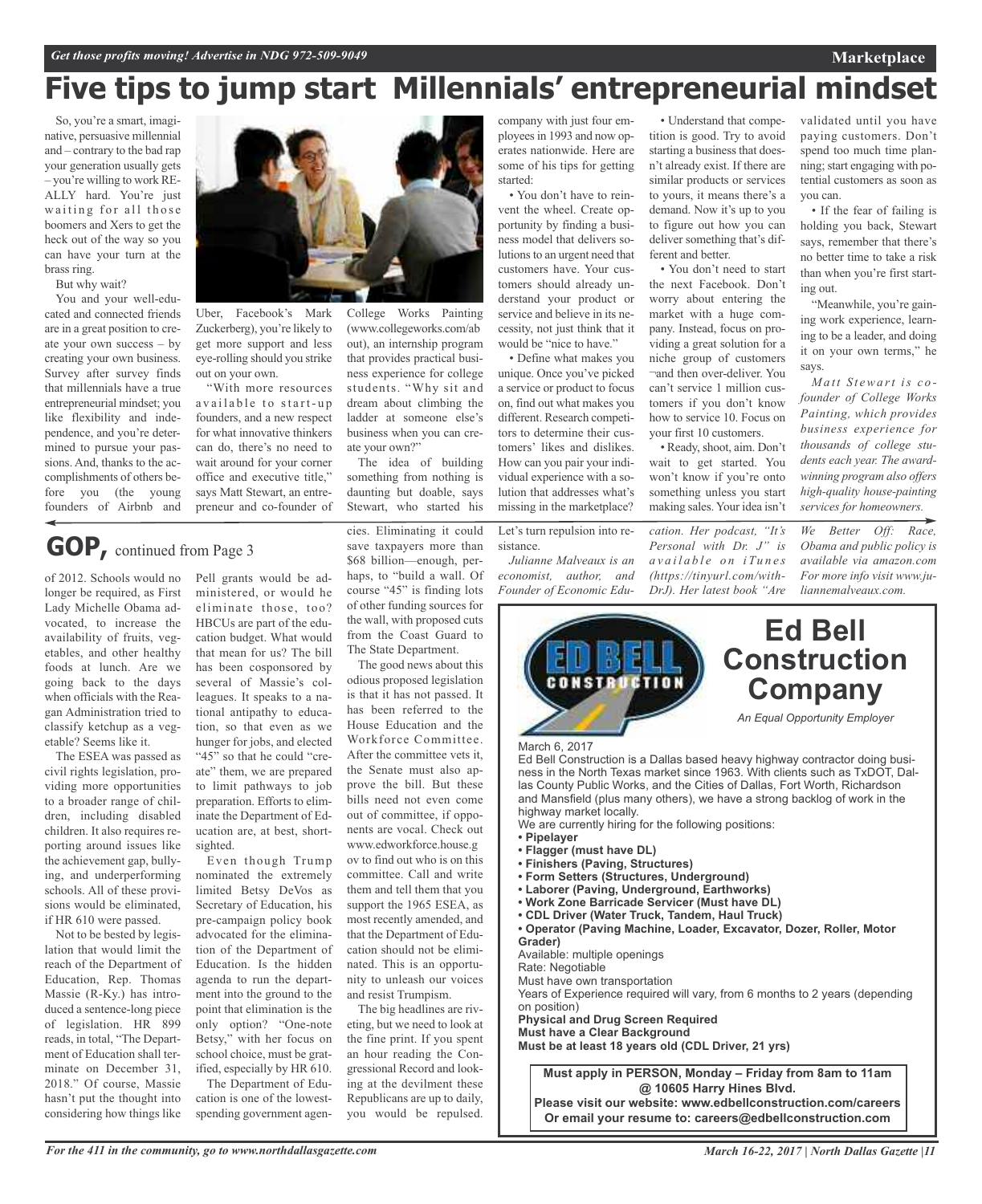## **Preparing for Tax Season: Part II**



This is the second of a two-part series on getting people prepared for the 2017 tax season, the deadline of which is Tuesday, April 18. The filing date is usually April 15, but because that date falls on a weekend this year, the government extended the deadline into the next week. Our goal with this two-part series is to give consumers helpful advice on how to file their annual tax returns and where to turn for assistance, if needed.

In part two, we're going to cover some tax preparation do's and don'ts. In addition, we're offering some advice on what you should do if you happen to get

a tax refund. **Don't**

> For the many consumers who do receive a tax refund, you should try to avoid any "rapid refund" options unless there is a pending or critical need for cash flow. Common forms include the refund anticipation check (RAC) or refund anticipation loan (RAL), typically offered to those who are unbanked or underbanked. There are upfront costs and several different types of fees included with these offerings which, in turn, could considerably reduce your refund amount. If you can wait the standard amount of time for your money, you'll get it in full from the IRS.

**Do** If it doesn't appear that you will be able to file your tax return by Tuesday, April 18, you can file for an extension. The deadline for completing your taxes after

money back in the form of officially filing for an extension is October 16. Consumers can either fill out a free online form or mail in a completed IRS Form 4868.

> If you are expecting a tax refund in 2017 or you do receive one, you should know at the time you finish and sign your return. Often times, this is a bit of a windfall that we didn't expect. While it's tempting to begin thinking of ways you can spend this unpredicted discretionary income, we're going to offer a few pointers for that money you may not have initially considered. Assuming you are fortunate enough to be getting money back on your taxes, here are some ideas you should be considering:

#### **Set Up an Emergency**

**Fund**

If you or your family have not established an emergency fund, you should consider this a valu-

able opportunity to do so. Sometimes tax refunds can run into the hundreds, even thousands of dollars—quite a bit of money at one time. But what will you do if you spend all the money and a real emergency comes up? A recent study showed that two out of three Americans can't afford a \$500 emergency in their monthly budget. If you can do it, set \$1,000 aside as an emergency fund. Many financial experts believe you should eventually save enough to carry you for three to six months, if need be.

**Knock Down Some Debt** If you're able to establish a small emergency fund, you should also consider making progress on any debt payments—specifically high interest debt. According to the Consumer Finance Protection Bureau, only one-third of Americans can pay their credit card balances off at the end of the month. If you're able to make more than the minimum payment required, you're making progress.

**Start a Savings Program** Most people believe they don't have enough money left over at the end of the month to save properly. Without a change in longterm behavior, this will always be the case. If you establish a true household budget and stick with it, you will be able to set money aside. The amount isn't important; it's the behavior. Transformance, the nonprofit where I serve as the interim CEO, has an initiative for those who qualify called the A.I.M. program. The A.I.M. Program, with assistance from the United Way of Metropolitan Dallas and Resource One Credit Union, establishes individual development accounts with matching fund deposits up to \$25 each month. While that may not

sound like much, the amount saved becomes \$600 after a year in the program. Applicants must qualify for this assistance program and details can be found here.

I'll leave you with this thought…a tax refund is sometimes an unexpected and wonderful occurrence. You may feel like you just won the lottery. But that's still your hard-earned money, and you worked for it. Why not make it work for you this time around? Transformance is always available to answer your questions and assist you, either through our website or by calling 1-800-249-2227.

*Dr. Daniel B. Prescott, Jr. is the interim CEO of Dallas-based Transformance Inc., a fully integrated financial services c a p a b i l i t y n o n p ro f i t . He can be reached at dbpre s cott@transformanceusa.org.*

## **What can we learn from the Tiny House phenomenon?**

### By Nathaniel Sillin

You may not have seen one in your neighborhood yet, but the tiny house phenomenon has spread across the country. For some, the move is driven by a desire to downsize and live a minimalistic lifestyle. Others see it as a way to decrease their impact on the environment.

Economics are often a large part of the equation. Buying and maintaining a tiny home is relatively inexpensive, and the savings can help many people on their path towards financial freedom.

Tiny-home living (often shortened to tiny living) isn't for everyone. However, tiny living requires ingenuity and resourcefulness and we can all learn something from those who choose tiny.

Freedom from debt is priceless. Living within one's means is a foundational belief to many within the tiny living community. Between labor and materials, a tiny home could cost

about \$20,000 to \$60,000 to build. By contrast, the U.S. Census Bureau found the median sale price for a new home in December 2016 was \$322,500.

The relatively low price gives you a chance to own a tiny home without having a mortgage that'll take three decades to pay off. The ongoing savings in the form of lower utility, tax and maintenance bills also make it easier to pay off non-housing debts, such as student loans, and live a debt-free life.

That being said, you can live in a larger home and still look for ways to lower your monthly expenses and fight lifestyle inflation (spending more as you make more money). A common tip is to allocate half of your next raise or bonus to your savings or use it to pay down debts. But why not challenge yourself and use your entire raise or bonus to build your net worth?

Make room for things that are important. Moving into a tiny home can require major

downsizing, but some view that as a feature rather than a disadvantage. It's not about getting rid of things that aren't absolutely necessary, after all sometimes "unnecessary" decorations turn a house into a home. Rather, from furniture to clothing, you have to decide what's important to you and leave the rest behind.

It's easy to fill a large home with clutter and then attempt to clean every spring. Perhaps a better approach would be to take a tiny-home mindset to the store with you. Don't get bogged down by asking yourself if you can live withoutsomething – you can live without many things – instead, try to only spend money on things that add meaning and joy to your life.

You have more space than meets the eye. Watch a tour of a tiny home, and you'll see that great organization skills and original storage ideas are a must. Tables turn into benches and chairs double as shelves – everything

seems to have at least two purposes.

How could a little imagination transform your home? Might a new shelving system and selling items that aren't important to you anymore give you more room? Inventiveness and thinking outside the box are keys to making the most of what you have.

High-quality products are worth the investment. Many tiny-home owners are keenly aware of the waste they're putting back into the world. Some even choose to live in a tiny home because it'll reduce their ecological footprint. The savings that come from tiny living and this approach to life often lead to investments in longlasting products rather than cheaper alternatives.

Quality over quantity is certainly a worthwhile mentality to adopt. Put it into practice by looking for companies that offer lifetime warranties on their products. You might be surprised to find that from socks to

power tools there are dozens of manufacturers that uphold this promise.

How will you make use of these lessons? Simple living and conscious buying aren't exclusive traits of tiny-home owners. Regardless of the size of your home, you may find that incorporating these principles and practices save you time and money. Two valuable resources that should never be wasted.

*Nathaniel Sillin directs Visa's financial education programs. To follow Practical Money Skills on Twitter: www.twitter.com/Practical-Money.*

## **CASH TODAY!!!** Fair Price Offer For Oil and/or Gas Royalty Small "NET" Revenue Interest **No Matter How Small** Fax Information To: 972-509-9058 Call: 972-432-5219 (Leave Message) Friall: inquiries1909@gmail.com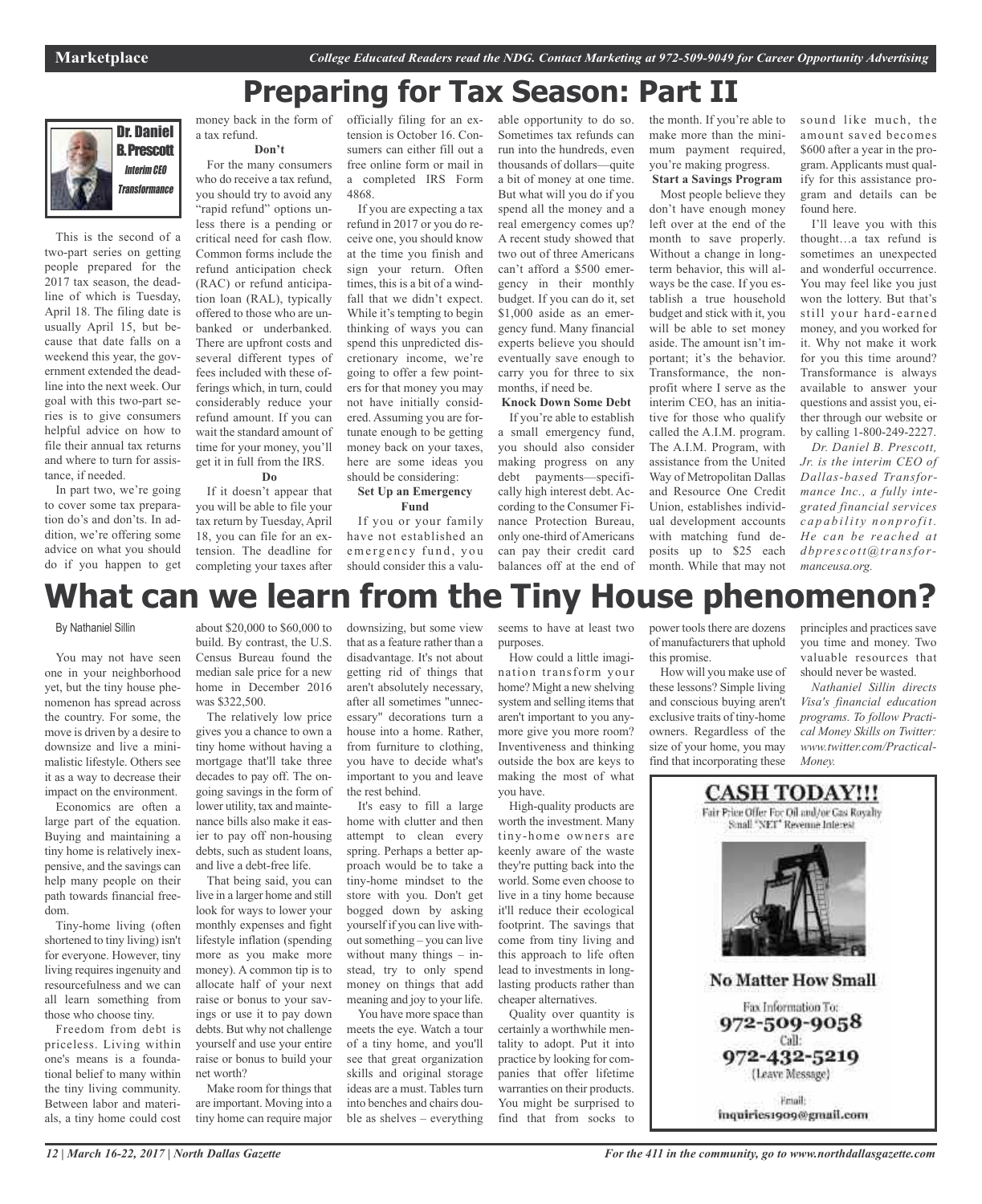### **DISD students wanted for summer internships**

The Dallas Bar Association is looking for talented, energetic, hard-working Dallas ISD students who are in their junior year for paid internships in law firms, nonprofits and corporate legal departments for four or eight weeks this summer. The Summer Law Intern Program teaches students the demands of an office environment, while gaining selfconfidence and learning about professionalism. Interns will enjoy courthouse and college campus tours, and other educational programs hosted by the Dallas Bar. Students who are bilin-

gual in Spanish and/or who have participated in mock trial, speech, debate, and history competitions are encouraged to apply.

The internships abound with opportunity and it is easy to see a pattern of achievement that continues each year with the program's latest graduates. A 2016 SLIP participant reports that "after a successful internship thanks to the Dallas Bar Association," he'll be attending Columbia University on a political science and pre-law track. Another has been accepted to college and was awarded \$300,000 in schol-

### **SURVEY**, continued from Page 8

from the candidate in their own words. In this era where politicians often accuse the media of bias this is a chance to share with readers in their own words.

Below you will find a list of candidates (responding candidates are in bold) who felt it was important enough to take the time to

respond so YOU the reader and voter can decide if they are prepared to speak for you. As you will see, not all the candidates responded.

Candidates who have not yet returned a completed survey can do so by Monday at 5 p.m. send to editor@northdallasgazette.com.



*The Dallas City Council has the potential to see a huge shift after the coming elections. (Photo: City of Dallas)*

## **Looking for energetic interns in the Dallas Area**

A local community newspaper has an internship position available. The goal is to provide students and aspiring writers an opportunity to gain published clips, experience and professional feedback. The position is for 20 hours a week at



\$8.50 per hour. Assignments will include covering local events, phone interviews, and rewriting press releases.

**Send resume and writing samples to: inquiries1909@gmail.com**

arships. And as a third prepares for the University of North Texas and considers law as a career, SLIP still enriches hislife: "I also keep in contact with my lawyer mentor often, a benefit I truly appreciate."

Applications are open

## **TISEO PAVING COMPANY**

until March 24 at www.dallasbar.org/summerlawinternprogram. Interested employers may also apply online at www.dallasbar.org/summerlawinternprogram. For more information contact Kathryn Zack at kzack@dallasbar.org

or (214) 220-7450.

419 E. Hwy. 80, Mesquite, TX 75150 Tel: (972) 289-0723 Fax (972) 216-5637 www.tiseopaving.com

Performing Concrete Street Paving in the Metroplex Area We Accept Subcontracting Bids For All Public Works Projects in the Dallas Area. We Are Accepting Applications for Concrete Mixer Drivers and Heavy Equip-

ment Mechanics

### **Equal Opportunity Employer**

## **Experienced Print & Web advertising Indoor sales.**

12.00 to 15.00 per hour against commission. Candidate must have 3 years of Verifiable experience. Must be able to sell minority Media, Print & Web 25 to 30 hours weekly. Must be highly motivated and a Self-Starter.

**ONLY EXPERIENCED ADVERTISING CANDIDATE SHOULD APPLY.**

Send Resume to: **Inquiries1909@ gmail.com** Or leave message @ **972.432.5219**



**Attention Suppliers of Goods, Services and Construction**

**Review Competitive Opportunities at https://garlandtx.ionwave.net**

**www.garlandpurchasing.com**

**972-205-2415**



THE CITY OF IRVING'S NEXT CIVIL SERVICE ENTRANCE EXAM

### *www.cityofirving.org*

*The City of Irving does not discriminate on the basis of race, sex, religion, age or disability in employment or the provision of services.*

**Statewide African American Press\Association is seeking a statewide sales representative.**

The Texas Publishers Association is seeking a statewide sales representative to

represent the overall sales objective for the organization. Individual must have a proven sales track record with local and regional sales strategies.

Also the individual must be:

- A self-starter
- Have excellent written and verbal communication skills
- A visionary
- Professional

• Have excellent organizational skills Previous advertising agency and direct sales experience a plus. Position is commission based.

Serious inquiries only. **Please email resume to inquiries1909@gmail.com or leave a message for the position at 972-432-5219.**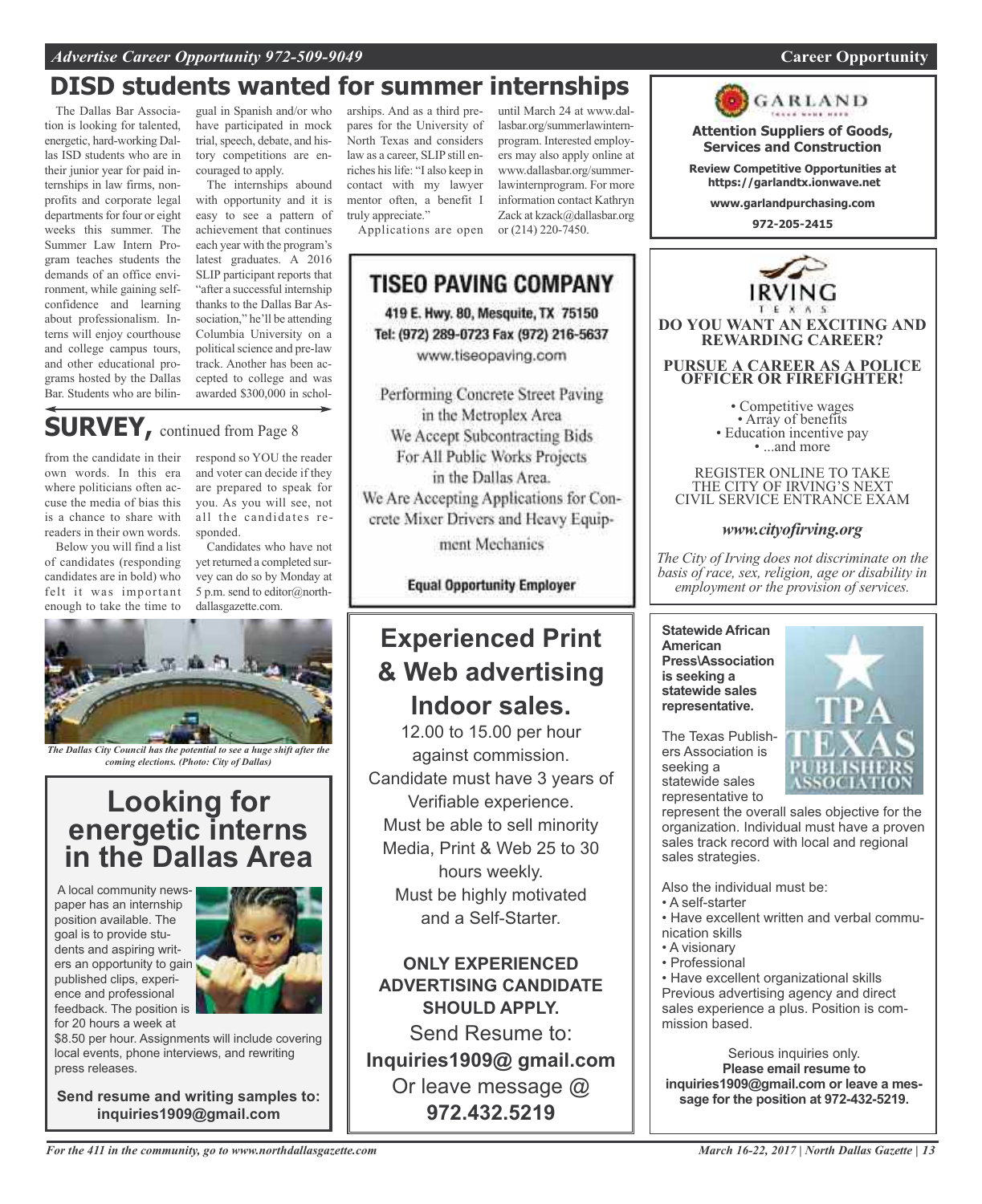**BETHEL BIBLE FELLOWSHIP, CARROLLTON (A PLACE TO BELONG)**

**NOTICE: Pastor Woodson serves the community by providing "Professional Therapy and Counseling Services" on a "Sliding Fee" scale. To schedule an appointment call the Pastoral Counseling Center at 972-526- 4525 or email the church at www.bethelbiblefelloswhip.org**

#### **March 19, 9:45 a.m.**

You're invited to our Sunday "Prayer and Meditation" at 10 am. You will be blessed and inspired.

#### **March 22, 7 p.m.**

Join us in Wednesday's Prayer and Bible Study Class with Senior Pastor Woodson, Pastor Larry Gardner, Bro. Brad White and others teaching a series on "Design for Discipleship, Book 5, Chapter 5." Spiritual maturity is God's desire for you. It's Time to Grow; Ephesians 4:12 & 13.

Dr. Terrance Woodson, Senior Pastor 1944 E. Hebron Parkway Carrollton, TX 75007 972-492-4300 www.bethelbiblefelloswhip.org

#### **CHRIST COMMUNITY CHURCH IN RICHARDSON**

 $\mathcal{L}_\text{max}$  and  $\mathcal{L}_\text{max}$  and  $\mathcal{L}_\text{max}$ 

**March 19, 8:45 a.m.** You're invited to our Morning Services as we worship, honor and praise God for His blessings.

**March 22, 7 p.m.** Join us at 12 Noon with Rev. Viveca Potter teaching on the Word of God; come back at 6:45 p.m. for Corporate Prayer and stay for Senior Pastor Autry at 7:30 p.m. teaching the Word of God. Our youth will come for Food and Fellowship at 7 p.m. followed by Bible Study at 7:30 p.m.

Dr. Terrence Autry, Senior Pastor 701 Centennial

972-991-0200 Richardson, TX 75081 www.Christcommunityrichardson.org

**FELLOWSHIP CHRISTIAN CENTER CHURCH IN ALLEN "THE SHIP"**

 $\mathcal{L}_\text{max}$  , which is a set of the set of the set of the set of the set of the set of the set of the set of the set of the set of the set of the set of the set of the set of the set of the set of the set of the set of

**Follow us on Social Media (Facebook,Twitter,YouTube and Vimeo).**

#### **March 19, 8 a.m.**

Join us on our main campus at 200 West Belmont Drive for Early Morning Worship and be blessed; followed by our Sunday Worship Services at Bolin Elementary School in Allen, Texas 75002 and bring someone with you, you will be blessed.

#### **March 22, 7 p.m.**

Join us in our Wednesday's 12 Noon-Day Live, Prayer and Bible Study and/or our Wednesday Night Live, Prayer and Bible Study at 7 p.m. to learn more about God's Word at the Joycie Turner Fellowship Hall, 200 West Belmont Drive in Allen. Be encouraged by God's plan for your maturity and His glory; and most of all; be prepared to grow.

**March 26, 8 a.m.** Calling All Youth! Join our Hype Sunday Worship (first service only) on our main campus at 200 West Belmont Drive and be blessed.

Dr. W. L. Stafford, Sr., Ed. D. Senior Pastor 5705 Cheyenne Drive at Bolin Elementary School in Allen 75002 for Sunday Morning Worship and the Admin. Building Address is 200 W. Belmont Drive Allen, TX 75013 972-359-9956 www.theship3c.org  $\mathcal{L}_\text{max}$  , which is a set of the set of the set of the set of the set of the set of the set of the set of the set of the set of the set of the set of the set of the set of the set of the set of the set of the set of

#### **INSPIRING BODY OF CHRIST CHURCH, Let's Go Fishing! MATTHEW 4:19**

**March 17, 2017** All men are invited to Men's Ministry meeting each Friday night at 7 p.m., IBOC promotes proactive

male leadership.

**March 19, 10 a.m.** You're invited this Sunday as we praise, worship, honor and magnify God's Holy name.

**March 20, 7 p.m.** Join us in Monday School as we grow in God's Word and learn what God has to say to us.

Pastor Rickie Rush 7701 S Westmoreland Road Dallas, TX 75237 972-372-4262 www.Ibocchurch.org

#### **MT. OLIVE CHURCH OF PLANO (MOCOP)**

 $\overline{\phantom{a}}$  , and the set of the set of the set of the set of the set of the set of the set of the set of the set of the set of the set of the set of the set of the set of the set of the set of the set of the set of the s

**March 19, 10 a.m.** Join us for Worship Service as we praise and worship God in 2017 for His Honor and His glory; and don't forget to comeback at 7 p.m. for our Brazilian Church.

#### **March 22, 7 p.m.**

You're invited to our Wednesday's Bible Study class; you will learn what



God has to say to us. Come to be encouraged by God's plan for your spiritual growth and His glory.

Pastor Sam Fenceroy Senior Pastor and Pastor Gloria Fenceroy 300 Chisholm Place Plano, TX 75075 972-633-5511 www.mocop.org  $\overline{\phantom{a}}$  , and the set of the set of the set of the set of the set of the set of the set of the set of the set of the set of the set of the set of the set of the set of the set of the set of the set of the set of the s

### **SHILOH MBC IN PLANO (WHERE COMMUNITY BECOMES FAMILY)**

Come and connect to God through Shiloh; grow in Christ through the study of God's Word; and Serve God through service to each other and to the world. John 12:26.

### **March 19, 8 a.m.**

**and 11 a.m.** Join us for Worship Services and fellowship as we give God all glory, honor and praise.

**March 22, 7 p.m.** You're invited to our Wednesday's Bible Study to learn more about God's Word. Come and be encouraged by God's plan for your maturity and growth; it's all for His glory and His honor. We are, "Growing in Christ through the study of His Word."

### **March 26**

**(Started March 12th)** Join us for Shiloh Bible Institute (SBI). SBI is a series of bible study classes open to SMBC members, family, and friends. The 2017 spring classes will complete on May 6, 2017. Call the church about registration, it might be too late to join.

Two Notices: Our AWANA (Approved Workman Are Not Ashamed from 2 Timothy  $2:15$ ) is held from  $6:30$  -

8:15 pm, now through May 2017. There is no charge for registration for new participants!

This is a Bible-based program for children and youth, ages three years old through the 12th grade. The emphasis is on memorizing the Word of God and developing a personal relationship with our Lord Jesus Christ in a structured, safe and fun environment. Our church ministries offer opportunities for motivation and growth; join us and see. Be blessed of the Lord.

Dr. Isaiah Joshua, Jr. Senior Pastor 920 E. 14th Street Plano, TX 75074 972-423-6695 www.smbcplano.org



NDG now has a "Special Advertising Package"for churches and non-profit organizations that need to let the community know about your Special Event.

### Opportunity You Can Measure...

### **Church Events**

- Church Anniversary
- Pastor's Anniversary
- Women's Day
- Men's Day

### **Non-Profit Org. Events**

- Fundraisers
- (Concerts)
- Special Events
- (Personal or Community)

### Special Rate \$199

(Black & White, per insertion) Ad size - 4.905"x 6"(Quarter Page, B&W) (NOTE: Color Ad \$75 extra per inserion) Production disclaimer - NDG ad meake-ready is not included in promotion. Layout/production of "copy ready"ad will be a nominal extra cost. E-mail ad copy to: Marketing@NorthDallasGazette.com or call our Marketing Department today! 509-9



### **Church Happenings www.NorthDallasGazette.com**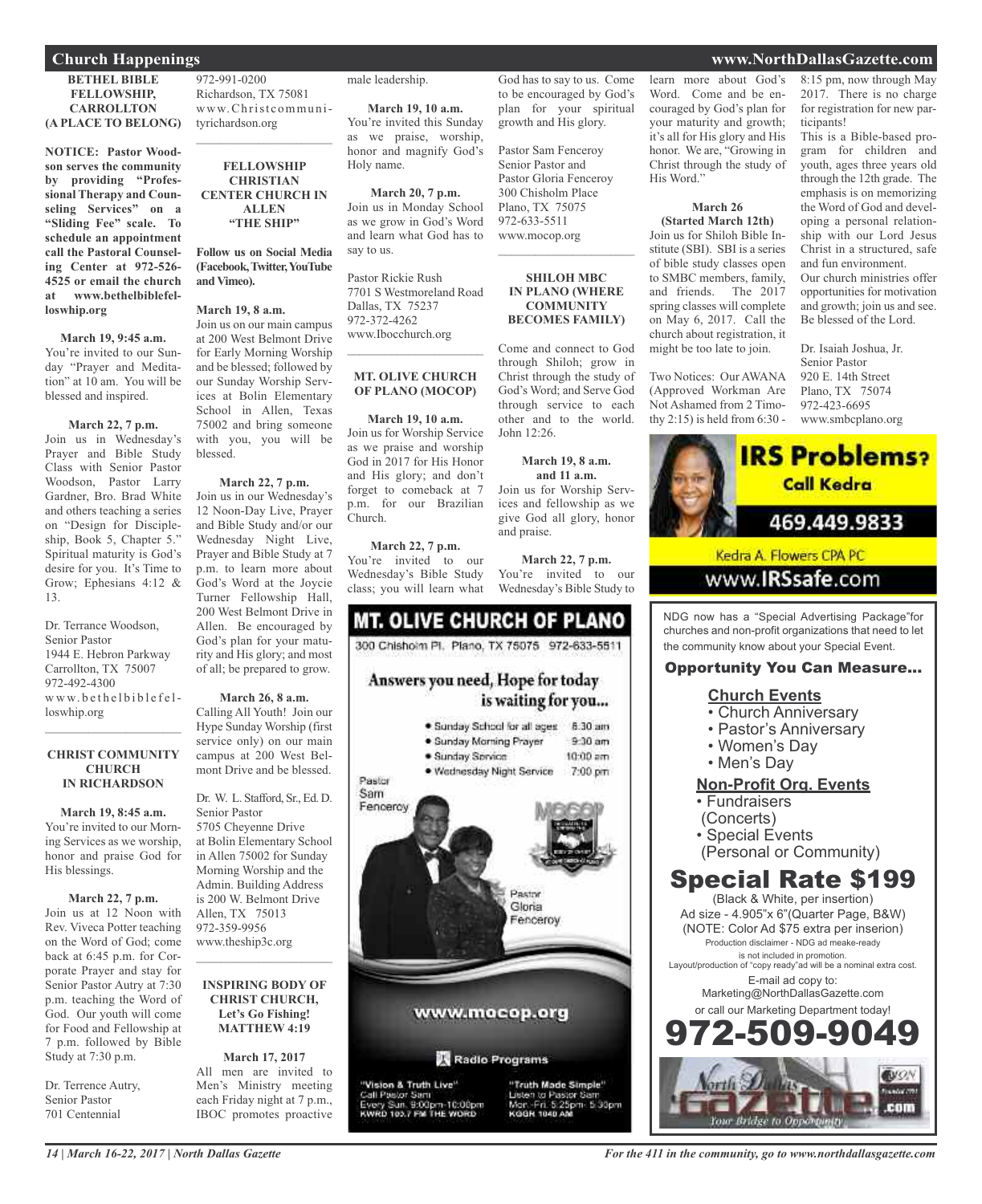## **National Women History Month: Dorothy Johnson Vaughn**



*Send email to: businessoffice@ northdallasgazette.com to sign up for Sister Tarpley's weekly electronic newsletter.*

In this day and time, it's easy to overlook the people who paved the way for the NASAcurrent robust and diverse workforce and leadership in space.

NASA's pioneers rarely mention the name Dorothy Johnson Vaughan but as the head of the National Advisory Committee for Aeronautics' (NACA's) segregated West Area Computing Unit from 1949 until 1958, Vaughan was both a respected mathematician and NASA's first Black manager.

She came to the Langley Memorial Aeronautical Laboratory in 1943, during the height of World War II, leaving her position as the math teacher at Robert Russa Moton High School in Farmville, VA to take what she believed would be a temporary war job.

Two years after President Roosevelt signed Executive Order 8802 into law, prohibiting racial, religious and ethnic discrimination in the country's defense industry; the Laboratory began hiring Black women to meet the skyrocketing demand for processing aeronautical research data.

However, even with the executive order, state and local laws required "colored" mathematicians to work separately from their white female counterparts. Dorothy Johnson Vaughan was assigned to the segregated "West Area Computing" unit where she was required to use separate dining and restroom facilities.

Over time, both individu-

ally and as a group, the West Computers distinguished themselves with contributions to virtually every area of research at Langley.

In 1949, Vaughan was promoted to lead the group, making her the NACA's first Black supervisor, and one of the NACA's few female supervisors.

The Section Head title gave Vaughan rare Laboratory-wide visibility, and she collaborated with other wellknown (white) computers on projects such as compiling a handbook for algebraic methods for calculating machines.

Engineers valued her recommendations as to the best "girls" for a particular project, and for challenging assignments they often requested that she personally handle the work.

In 1958, when the NACA made the transition to NASA, segregated facilities, including the West Computing office, were abolished. Vaughan joined the new Analysis and Computation Division (ACD), a racially and gender-integrated group on the frontier of electronic computing.

Vaughan became an expert FORTRAN programmer, and she also contributed to the Scout Launch Vehicle Program that launched America's first satellites into space.

After the U.S. defense industry desegregated, Vaughan worked with leading computer operators and engineers, becoming an expert in the FORTRAN programming coding language at NASA. She worked on the SCOUT Launch Vehicle Program that shot satellites into space.

At NACA, she was responsible for calculating mathematical computations for engineers conducting aeronautical experiments in



*For the 411 in the community, go to www.northdallasgazette.com*

wind tunnels on the variables effecting drag and lift of aircraft.

In 1949, she became the first Black supervisor at NACA when she was promoted manager of the West Area Computers. This work group was composed entirely of Black female mathematicians. The title gave her rare visibility and she collaborated with other wellknown computer operators on various projects.

Vaughan led the West Area Computing program for a decade. Then in 1958, as NACA was transitioning into the National Aeronautics and Space Administration (NASA), the agency abolished the segregated working environment.

Vaughan joined the new Analysis and Computation

Division becoming an expert FORTRAN programmer and worked on the SCOUT (Solid Controlled Orbital Utility Test) Launch Vehicle Program, one of the nation's most successful and reliable launch vehicles, used for launching a 385-pound satellite into a 500-mile orbit.

She retired in 1971. During the final decade of her career, Vaughan worked closely with fellow NASA mathematicians Katherine G. Johnson and Mary Jackson on the launch of astronaut John Glenn into orbit, which brought confidence back to America's space program. Vaughan died on November 10, 2008.

"Most Americans have no idea that from the 1940s through the 1960s, a cadre of

*Dorothy Johnson Vaughn* Second Keyboardist Needed: Please CaB For Info **Big** Fellowship Christian<br>图图 Center Church 972.359.9956 www.theshlp3c.org 200 W. Berrort Drive . - Allen, TX 75013 A Kingdom Building Church  $1928.$  Elevel Liementry<br>  $1923.$  Elevel Drasa<br>
Wiednicaday Night Live —  $\frac{\text{Alim}}{9.50}$  a.e.<br>  $200 \text{ W}$  Hetmen Drasa 200 W. Belascar, Drive Allen, TX 75013 #00 a.m. Allen, TX 75013  $700~\text{p}$ m

Black women formed part of the country's space work force and helped provide NASAwith the raw computing power it needed to dominate the heavens."

Vaughan was born in 1910 in Kansas City, Missouri,

she graduated at 19-yearsold from Wilberforce University — a college founded in 1865 as "one of the destination points of [the] railroad" when the Ohio Underground Railroad was established.